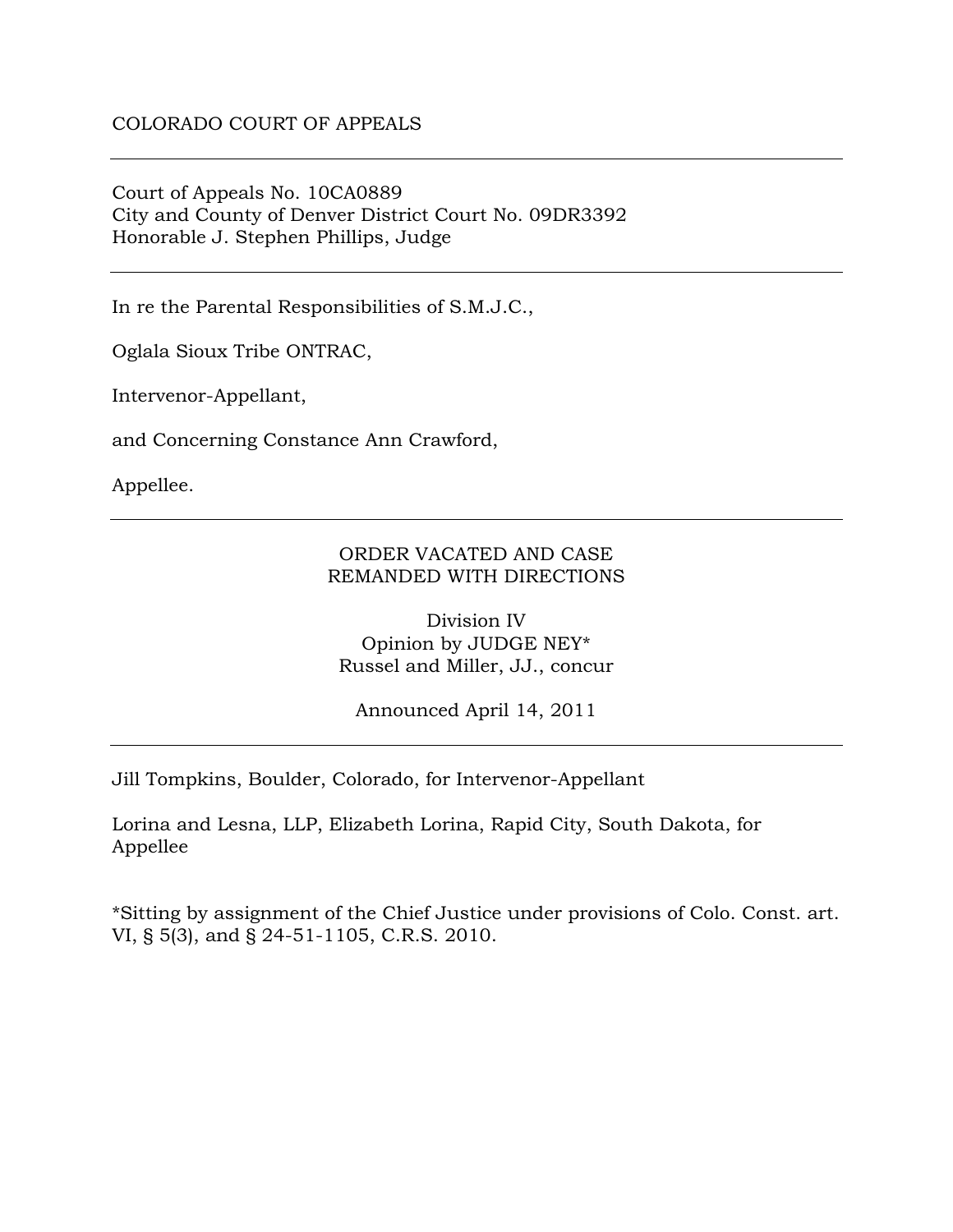In this allocation of parental rights proceeding, the Oglala Sioux Tribe (the Tribe), acting through the Oglala Nation Tiospaye Resource Advocacy Center (ONTRAC), appeals from the order denying its motion to dismiss the proceeding pursuant to 25 U.S.C. § 1911(a), or, in the alternative, transfer the proceeding to the Tribe's tribal court pursuant to 25 U.S.C. § 1911(b). We conclude that the record does not support the trial court's finding that the child had been abandoned, and thus, the record does not support the court's determination that the child's domicile was that of his caregiver rather than that of his custodial parent. Accordingly, we vacate the order and remand the case to the trial court for further proceedings.

## I. Background

S.M.J.C. was born on November 24, 1998, to Latoya Lynn Fast Horse (mother), an enrolled member of the Tribe, and Dennis Cross, Jr. (father), whose membership in the Tribe was reported to be "pending" as of March 2010.

Mother and father were divorced in 2006 by the tribal court. Under the terms of the amended divorce decree, mother was to have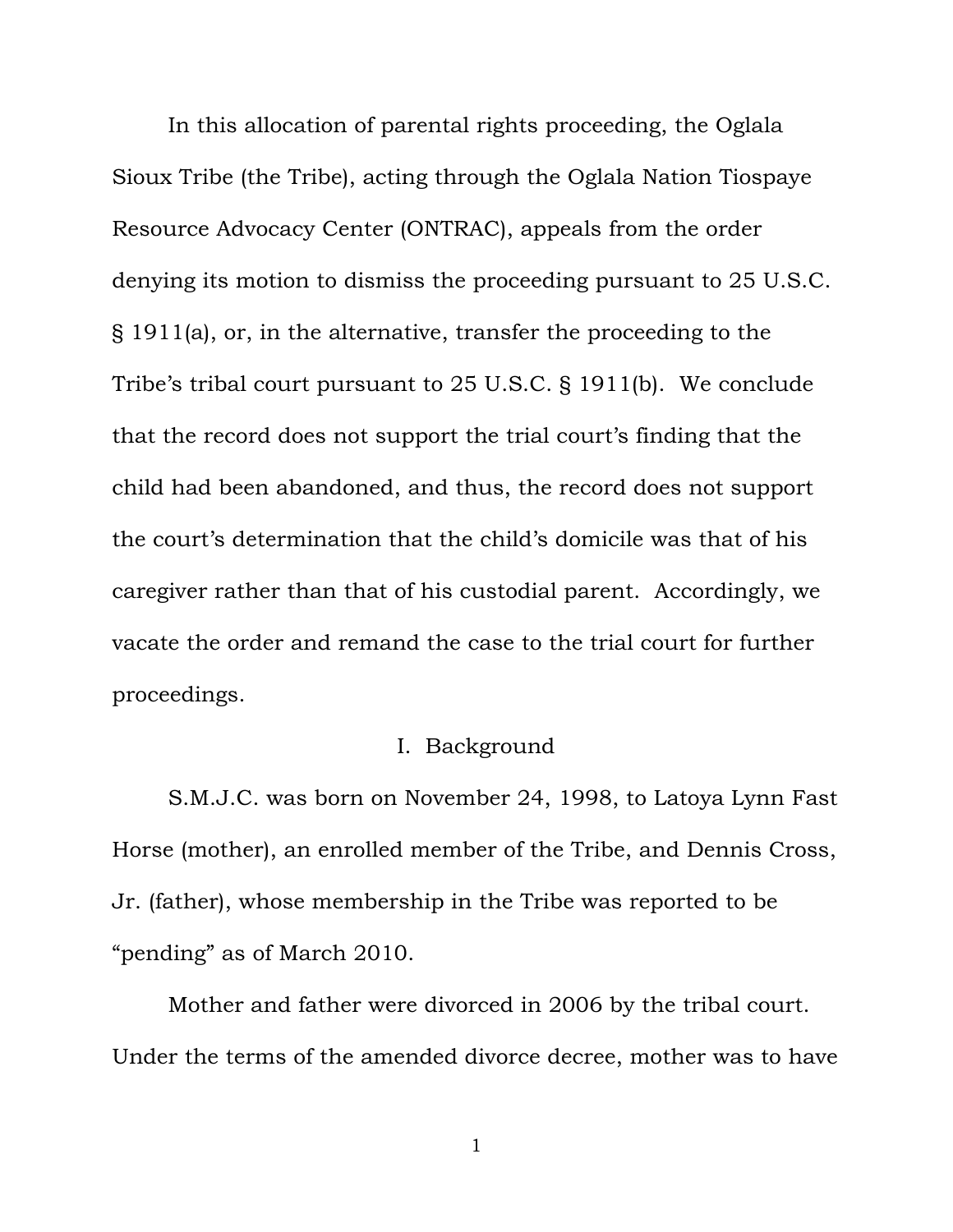custody of the couple's four children and father was permitted to have visitation "only with permission of [mother] and only when he is sober."

In October 2007, father, S.M.J.C., his older brother, possibly other siblings, and S.M.J.C.'s mother were in Denver, living in a van. Father asked Constance Ann Crawford, a Denver resident, if they could stay with her for a while because the weather was cold, and she agreed. The family subsequently moved out, but Ms. Crawford offered to keep the older boys and put them in school. Father agreed to this, and on October 30, 2007, he signed a document purporting to give guardianship of S.M.J.C. and his older brother, M.R.C., to Ms. Crawford, who was said to be "like their grandmother." On November 26, 2007, mother signed a similar document. She stated that she had sole custody of the children; that she had been ill; that she knew that the children were "safe, happy, and ha[d] good care" with Ms. Crawford; and that she was in "constant communication" with her sons and believed that they were well taken care of.

M.R.C. did not remain in Ms. Crawford's home. However,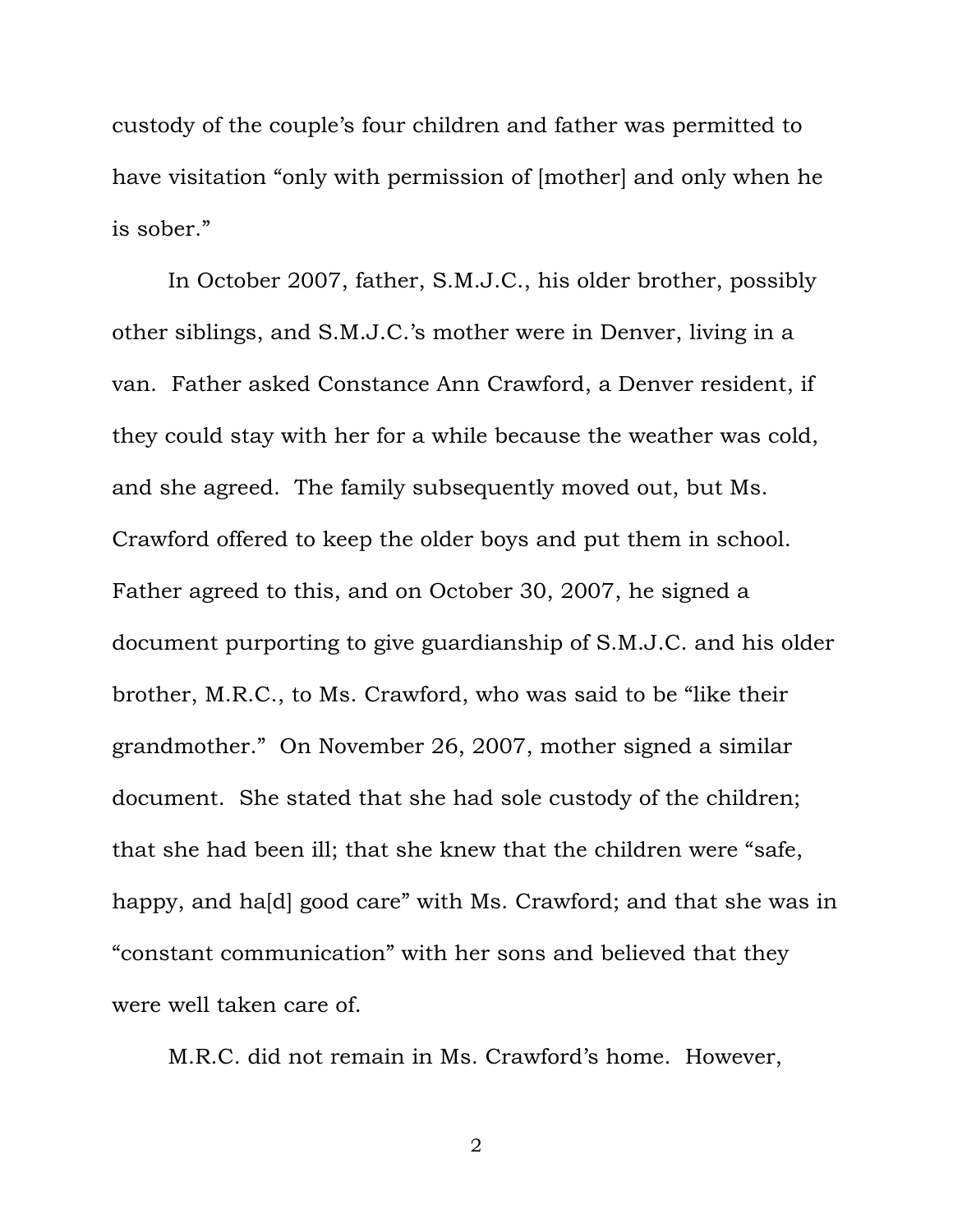S.M.J.C. was still there in October 2009, when Ms. Crawford petitioned the Colorado court for an allocation of parental responsibilities for the child. She alleged that mother had not seen the child for approximately three years; that father had not seen him since April 2008; that the child needed substantial orthodontic work that would require years to be completed; and that it would be in the child's best interests to allocate parental responsibilities for the child entirely to her. At the same time that she sought a permanent allocation of parental responsibilities, she requested a temporary allocation of parental responsibilities under section 14- 10-108, C.R.S. 2010, asserting that this was needed because mother had communicated to her that she planned to remove the child from Colorado. Ms. Crawford stated that any such move would reverse the progress made in the child's orthodontic treatment, cause the child severe emotional distress, and potentially cause educational setbacks. The court ordered that the child should remain in Colorado pending resolution of this action.

Ms. Crawford gave notice of her action to the Tribe. In November 2009, the tribal court gave temporary custody of the child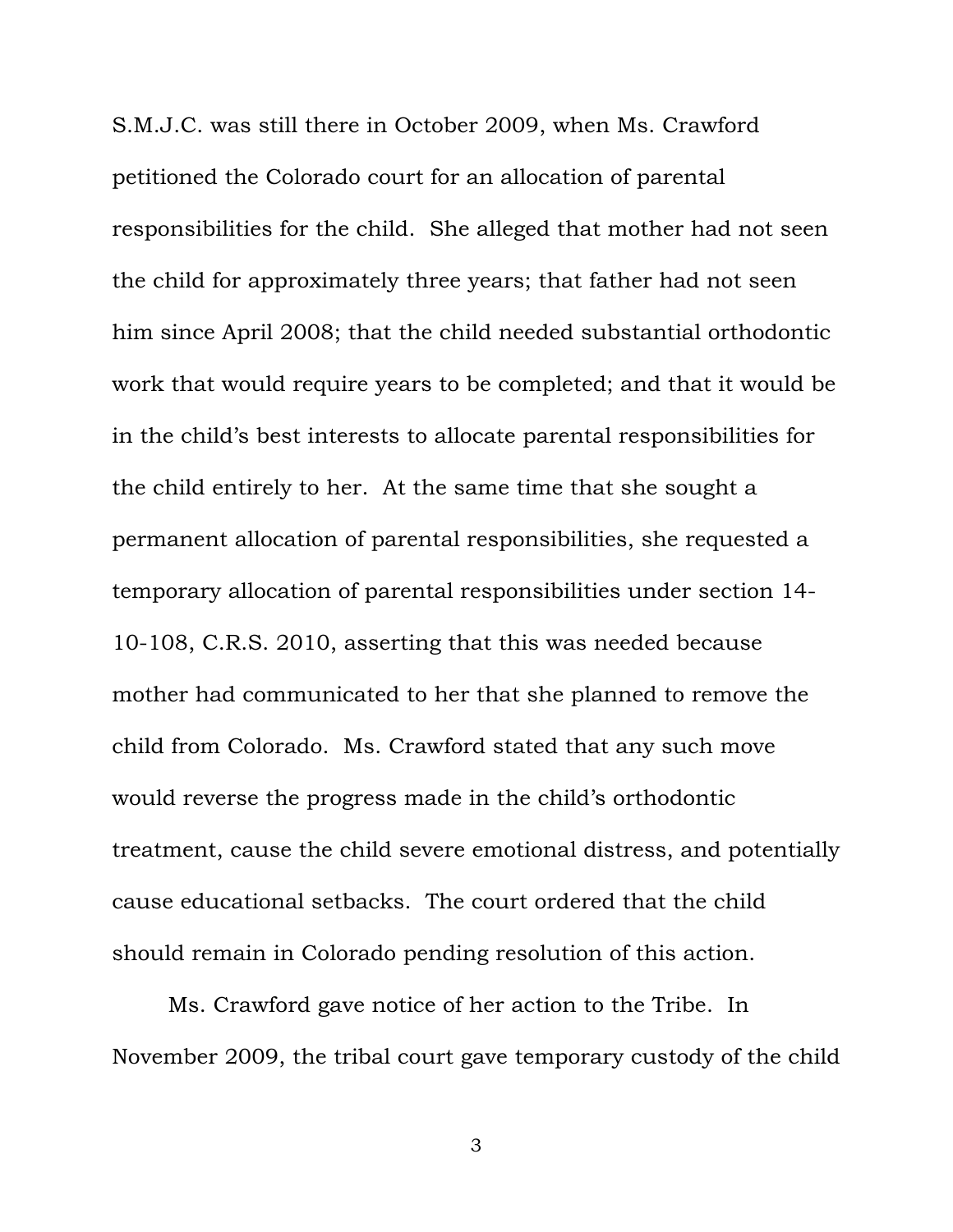to ONTRAC, and in December, ONTRAC moved to intervene in the Colorado proceeding and requested dismissal of the case, arguing that the tribe had exclusive jurisdiction over the matter under 25 U.S.C. § 1911(a) because the child's domicile followed that of his parents, which was the Pine Ridge Indian Reservation (the reservation). Alternatively, ONTRAC argued that even if the tribe did not have exclusive jurisdiction, there was no good cause to deny transfer to the tribal court under 25 U.S.C. § 1911(b).

Following a hearing on the motion, the Colorado court found that the child had been abandoned by his parents to Ms. Crawford, and that this had changed his domicile to Colorado. The court also found that there was good cause to deny ONTRAC's request to transfer the case to the tribal court because Colorado was a more convenient forum, because the child had expressed a desire to remain in Colorado, and because the child was receiving sophisticated medical and dental treatment in Colorado. ONTRAC now appeals from the Colorado court's order.

# II. Domicile and Exclusive Jurisdiction ONTRAC contends that the trial court erred in denying the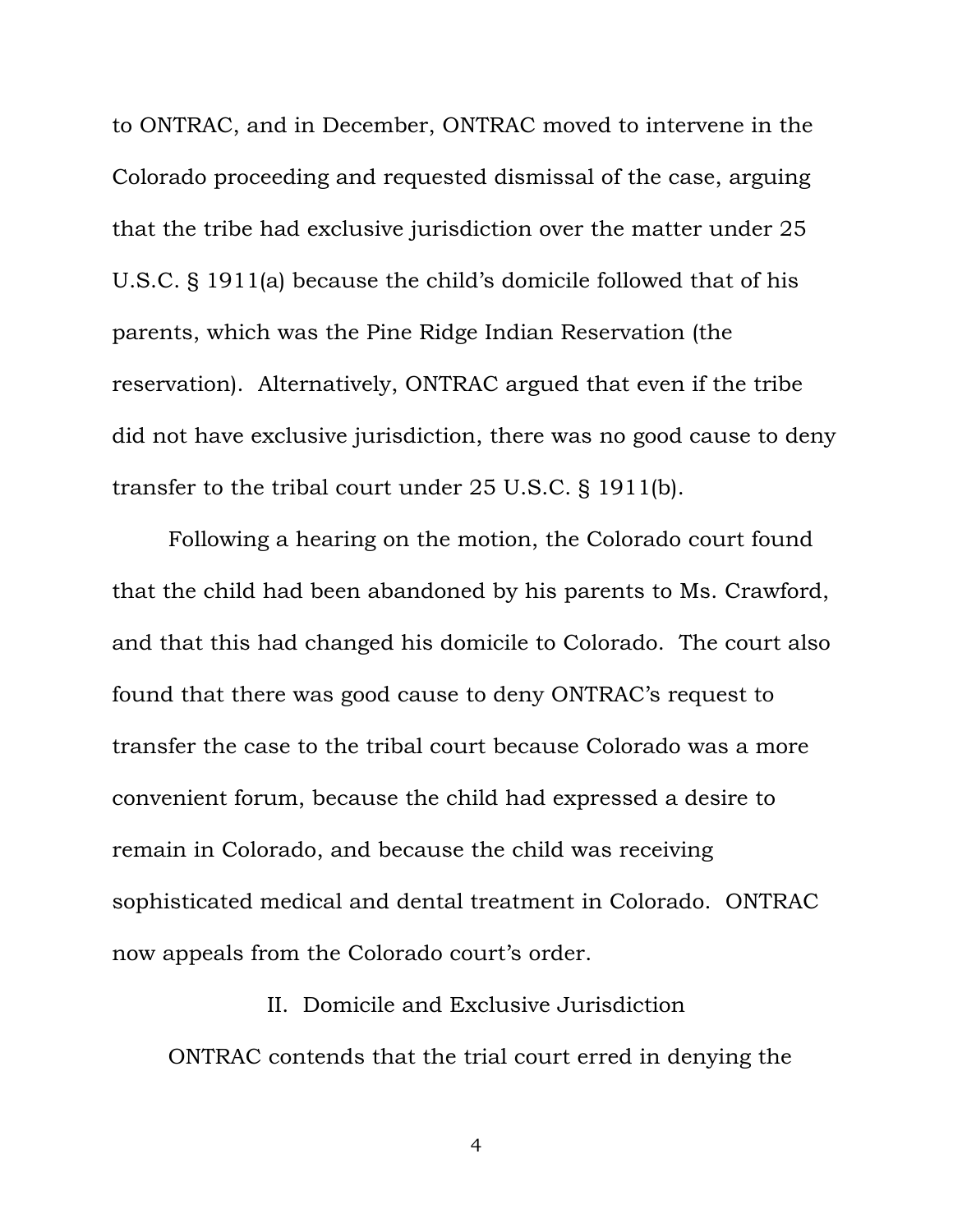Tribe's motion to dismiss the proceeding pursuant to 25 U.S.C. § 1911(a). ONTRAC argues that because parental rights had not been terminated, the parents' domicile was the child's domicile, and that the court erred in finding, in accordance with the reasoning of the Illinois Supreme Court in *In re Adoption of S.S.*, 657 N.E.2d 935 (Ill. 1995), that the child's domicile was not that of his parents because his parents had abandoned him. We conclude that further proceedings are needed to determine the child's domicile.

A. The ICWA and Tribal Jurisdiction

It is undisputed that the child is an Indian child and that the Indian Child Welfare Act of 1978, 25 U.S.C. §§ 1901-1963 (the ICWA) applies to this case. Our analysis begins with the ICWA and the concerns that it is intended to address.

In *Mississippi Band of Choctaw Indians v. Holyfield*, 490 U.S. 30, 32 (1989), the United States Supreme Court observed that the ICWA was enacted because of "rising concern" about

the consequences to Indian children, Indian families, and Indian tribes of abusive child welfare practices that resulted in the separation of large numbers of Indian children from their families and tribes through adoption or foster care placement, usually in non-Indian homes.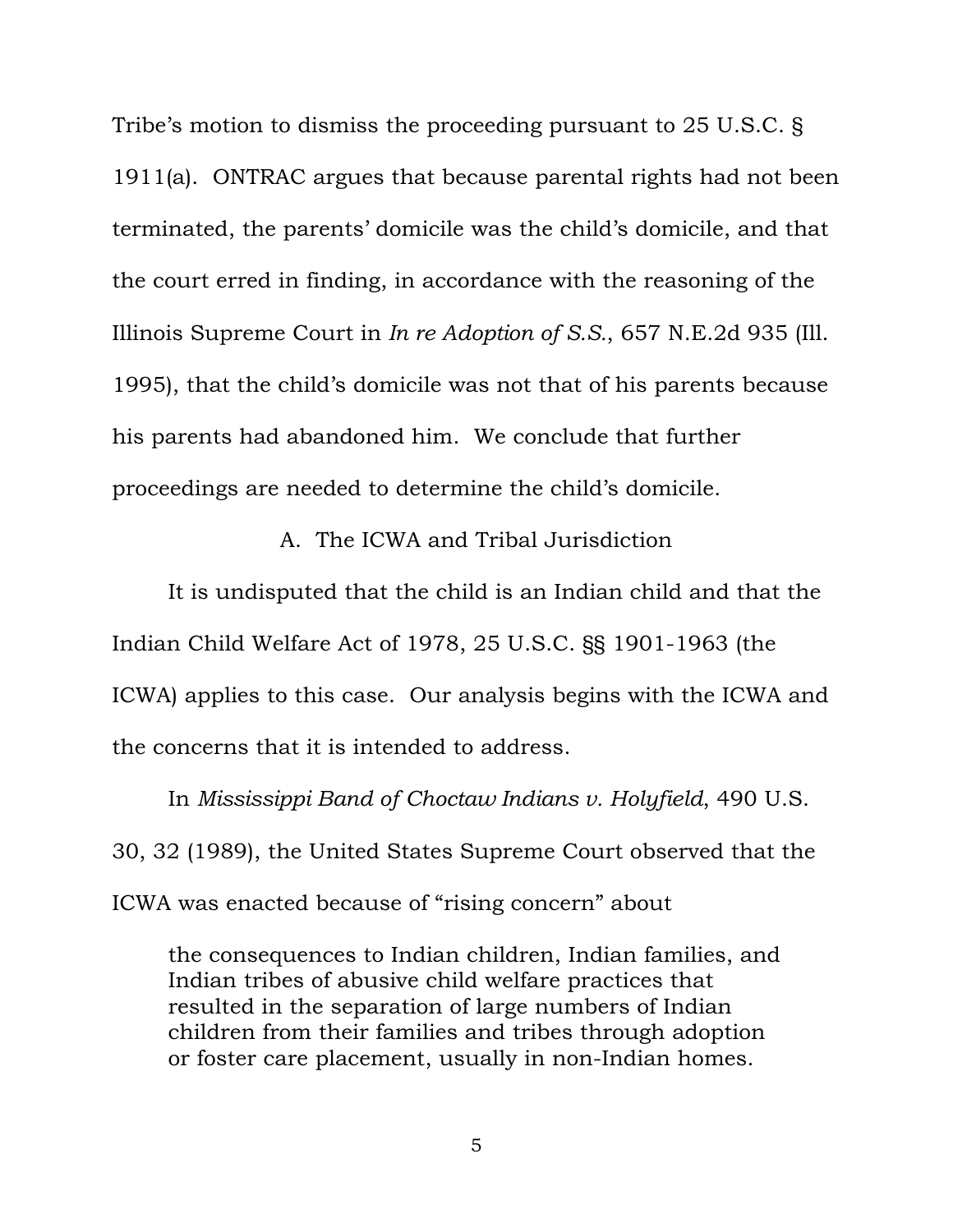During the hearings on the bill that became the ICWA, Mr. Calvin Isaac, Tribal Chief of the Mississippi Band of Choctaw Indians, had testified:

One of the most serious failings of the present system is that Indian children are removed from the custody of their natural parents by nontribal government authorities who have no basis for intelligently evaluating the cultural and social premises underlying Indian home life and childrearing. Many of the individuals who decide the fate of our children are at best ignorant of our cultural values, and at worst contemptful of the Indian way and convinced that removal, usually to a non-Indian household or institution, can only benefit an Indian child.

*Id.* at 34-35 (citing Hearings on S.1214 before the Subcommittee on

Indian Affairs and Public Lands of the House Committee on Interior

and Insular Affairs, 95th Cong., 2d Sess., at 191-92 (1978)).

One particular point of concern was the failure of non-Indians

to understand the role of the extended family in Indian society. As

Senator Abourezk observed at the conclusion of the 1974 Senate

hearings:

We've had testimony here that in Indian communities throughout the Nation there is no such thing as an abandoned child because when a child does have a need for parents for one reason or another, a relative or a friend will take that child in. It's the extended family concept.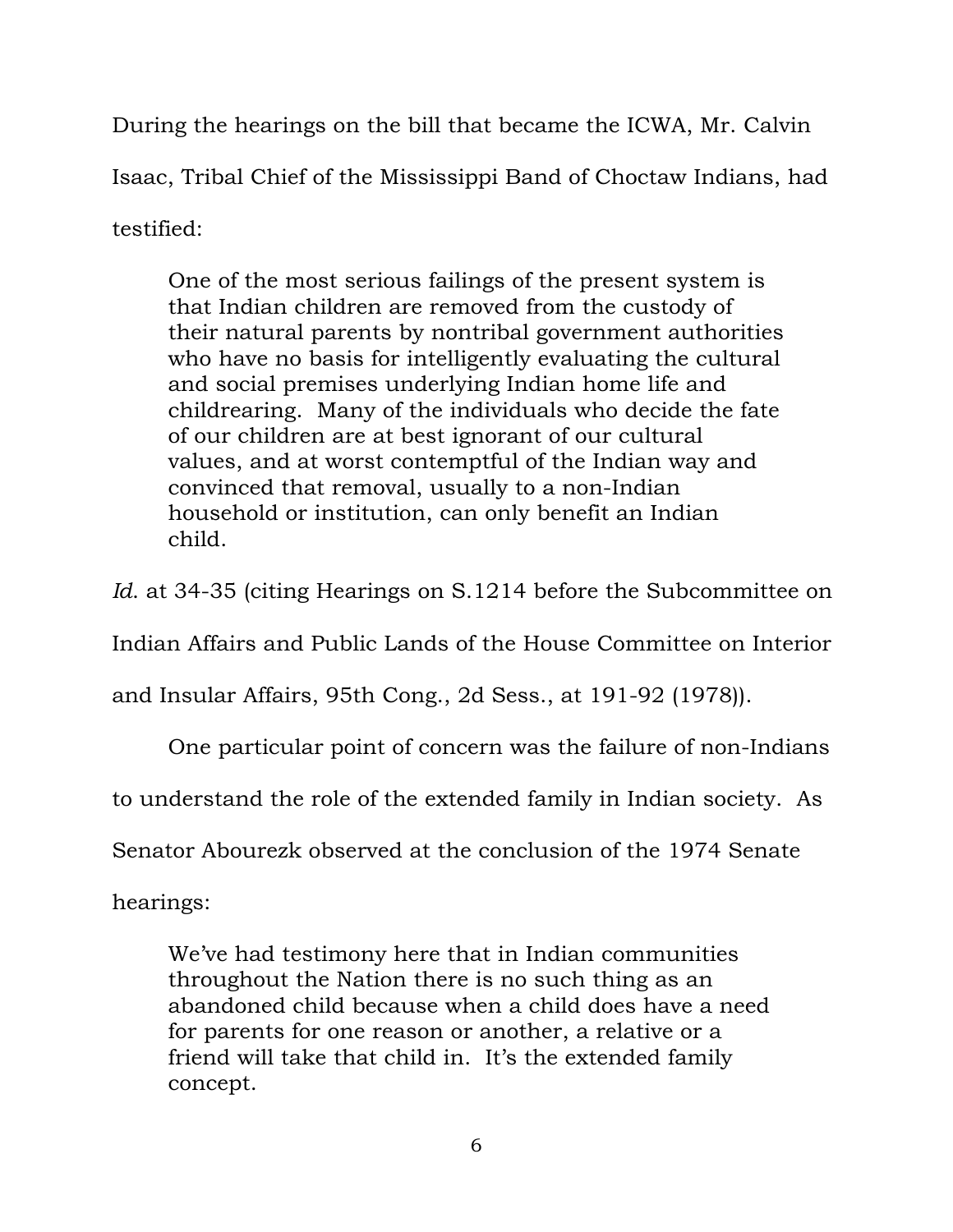*Holyfield*, 490 U.S. at 35 n.4 (citing Hearings before the Subcommittee on Indian Affairs of the Senate Committee on Interior and Insular Affairs, 93d Congress, 2d Sess., at 473 (1974)). The ICWA was enacted in part to address the problems that resulted when non-Indian social workers, judges, and others, misunderstanding the Indian concept of "extended family," interpreted a parent's entrustment of an Indian child to a relative or friend as abandonment of the child.

To protect the rights of Indian children and families, as well as the rights of the tribes themselves, the ICWA has established a dual jurisdictional scheme in which jurisdiction is preferentially assigned to the tribal court.

As pertinent here, under 25 U.S.C. § 1911(a), the tribal court has exclusive jurisdiction

over any child custody proceeding involving an Indian child who resides or is domiciled within the reservation of such tribe, except where such jurisdiction is otherwise vested in the State by existing Federal law.

Under 25 U.S.C. § 1911(b), the tribal court and the state court have concurrent jurisdiction over custody proceedings involving an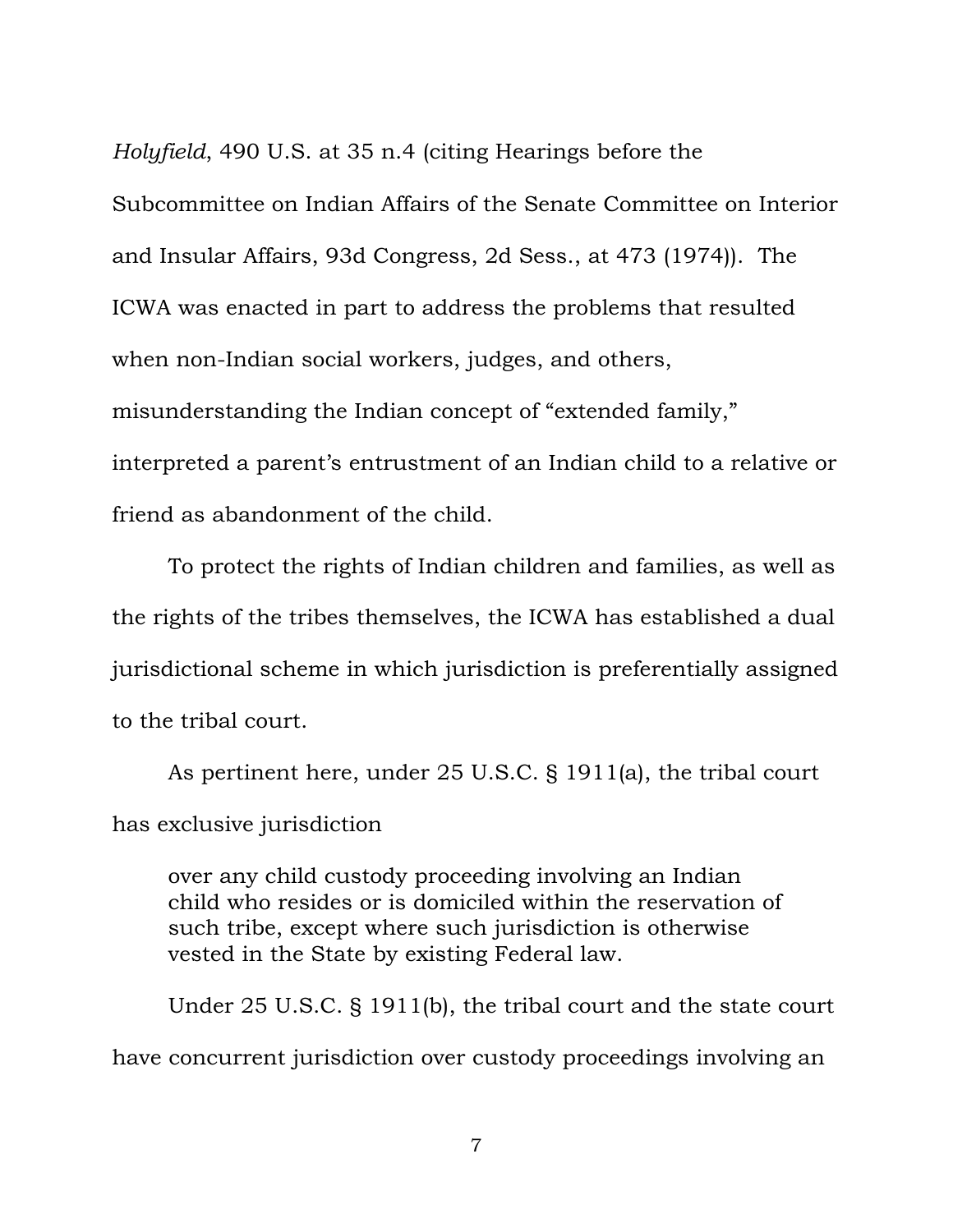Indian child not domiciled or residing within the reservation. In a

proceeding in state court,

the court, in the absence of good cause to the contrary, shall transfer such proceeding to the jurisdiction of the tribe, absent objection by either parent, upon the petition of either parent or the Indian custodian or the Indian child's tribe[,] [p]rovided, [t]hat such transfer shall be subject to declination by the tribal court of such tribe.

25 U.S.C. § 1911(b).

#### B. Domicile and Abandonment

ONTRAC maintains that the tribal court has exclusive jurisdiction because the child is domiciled on the reservation, where both of his parents are domiciled. Ms. Crawford argues that although a child normally takes the domicile of his parents, that rule does not apply here because the child has been abandoned by his parents. She contends that because she stands in loco parentis to him, he shares her domicile in Denver. Thus, we must next address the question of the child's domicile.

"Domicile" is a term that is not defined in the ICWA. In *Holyfield*, the Supreme Court considered whether Congress intended to give content to this term by the application of state law. The court began its analysis "with the general assumption that 'in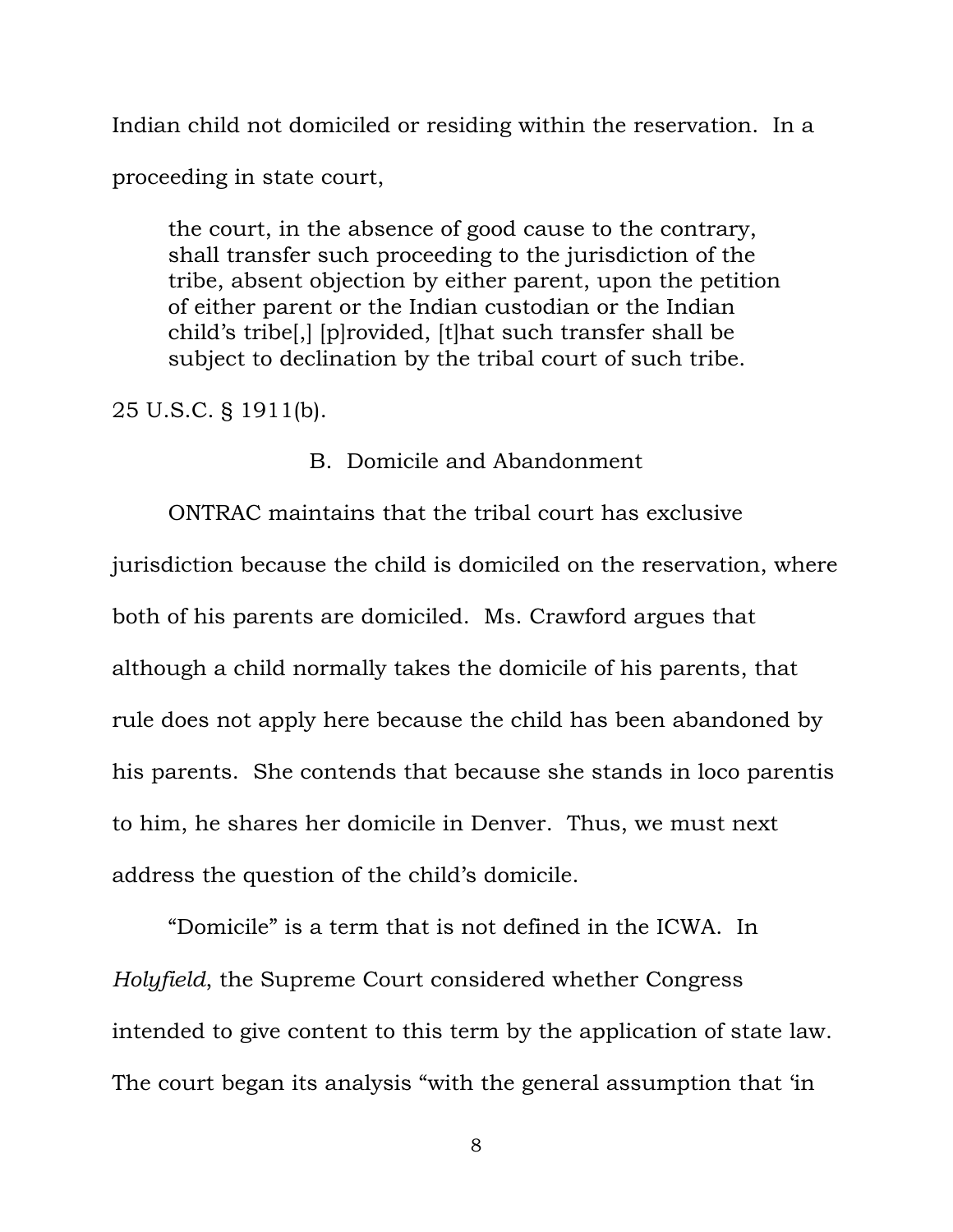the absence of a plain indication to the contrary, . . . Congress when it enacts a statute is not making the application of the federal act dependent on state law.'" 490 U.S. at 43 (quoting *Jerome v. United States*, 318 U.S. 101, 104 (1943); *NLRB v. Natural Gas Util. Dist.*, 402 U.S. 600, 603 (1971); *Dickerson v. New Banner Inst., Inc.*, 460 U.S. 103, 119 (1983)). One reason for this rule of construction is that federal statutes are generally intended to have uniform nationwide application, and a second reason is that there is a danger that a program established by federal law may be impaired if state law controls the definition of a key term. *Holyfield*, 490 U.S. at 43-44.

Applying this rule of construction to the ICWA, the Court considered first the purpose of the statute, and observed that in view of the fact that the purpose of the ICWA was to make clear that in certain situations state courts do *not* have jurisdiction over child custody proceedings, it was "most improbable" that Congress would have intended to leave the scope of the ICWA's jurisdictional provisions subject to definition by state courts as a matter of state law. *Id*. at 44-45. The Court also was not persuaded that Congress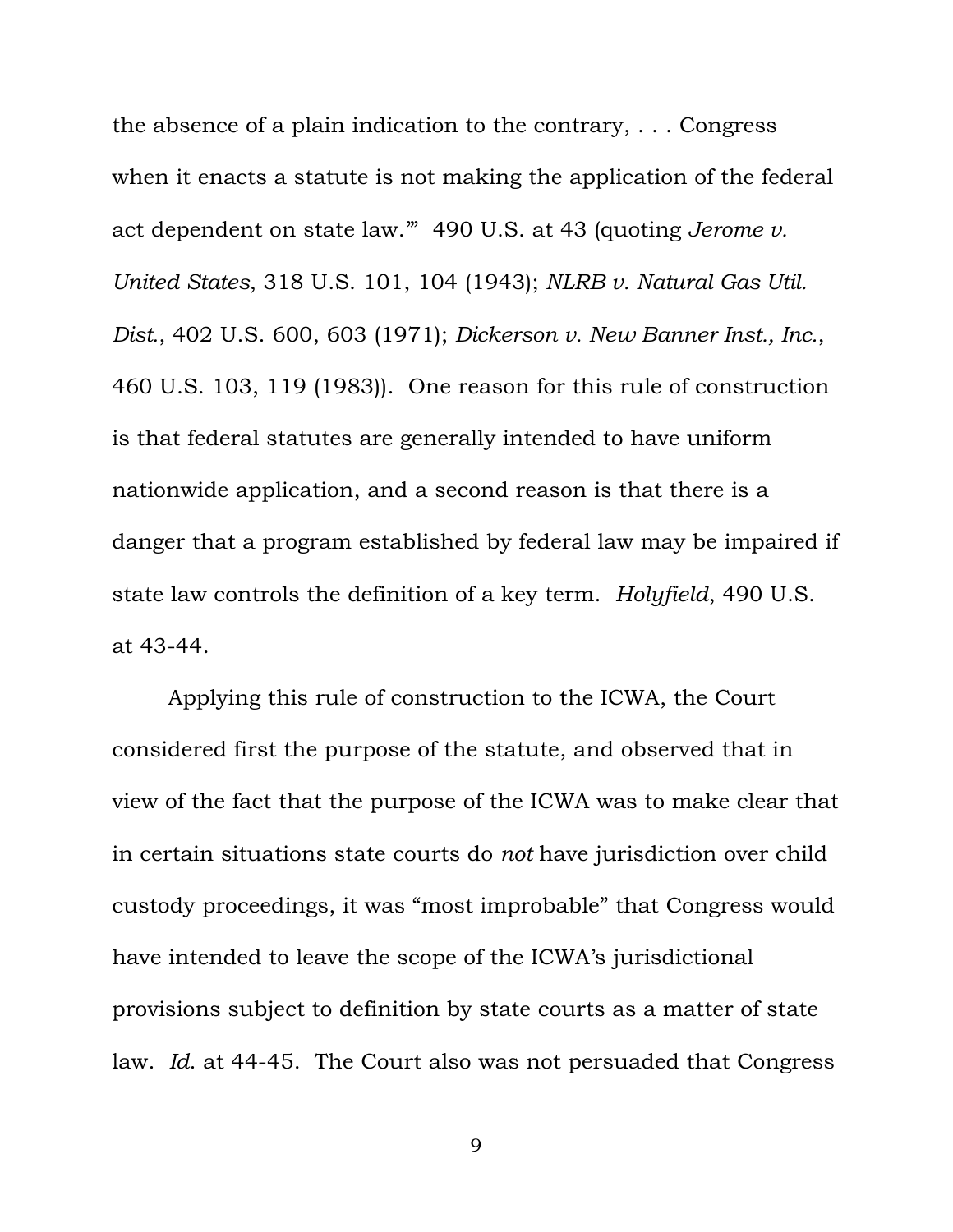would have intended the lack of nationwide uniformity that would result from state law definitions of domicile. *Id.* at 45. The Court concluded that it was "beyond dispute" that Congress intended a uniform federal law of domicile for the ICWA.

 While the Supreme Court rejected the use of state law to define "domicile" for the purpose of determining jurisdiction under the ICWA, it did not forbid the use of "general state law principles" to determine the meaning of the word. *Id.* at 47. The Court noted that "[w]ell-settled state law can inform our understanding of what Congress had in mind when it employed a term it did not define." *Id.* Therefore, the Court concluded that "established common-law principles of domicile" could be consulted in determining the meaning of the term, "to the extent that they are not inconsistent with the objectives of the congressional scheme." *Id*. at 47-48.

The "established common-law principles of domicile" that the Supreme Court relied upon in determining the meaning of domicile in *Holyfield* are stated in the Restatement (Second) of Conflict of Laws § 22 (1971), which concerns the domicile of minors. The general rule is that a child has the same domicile as the parent with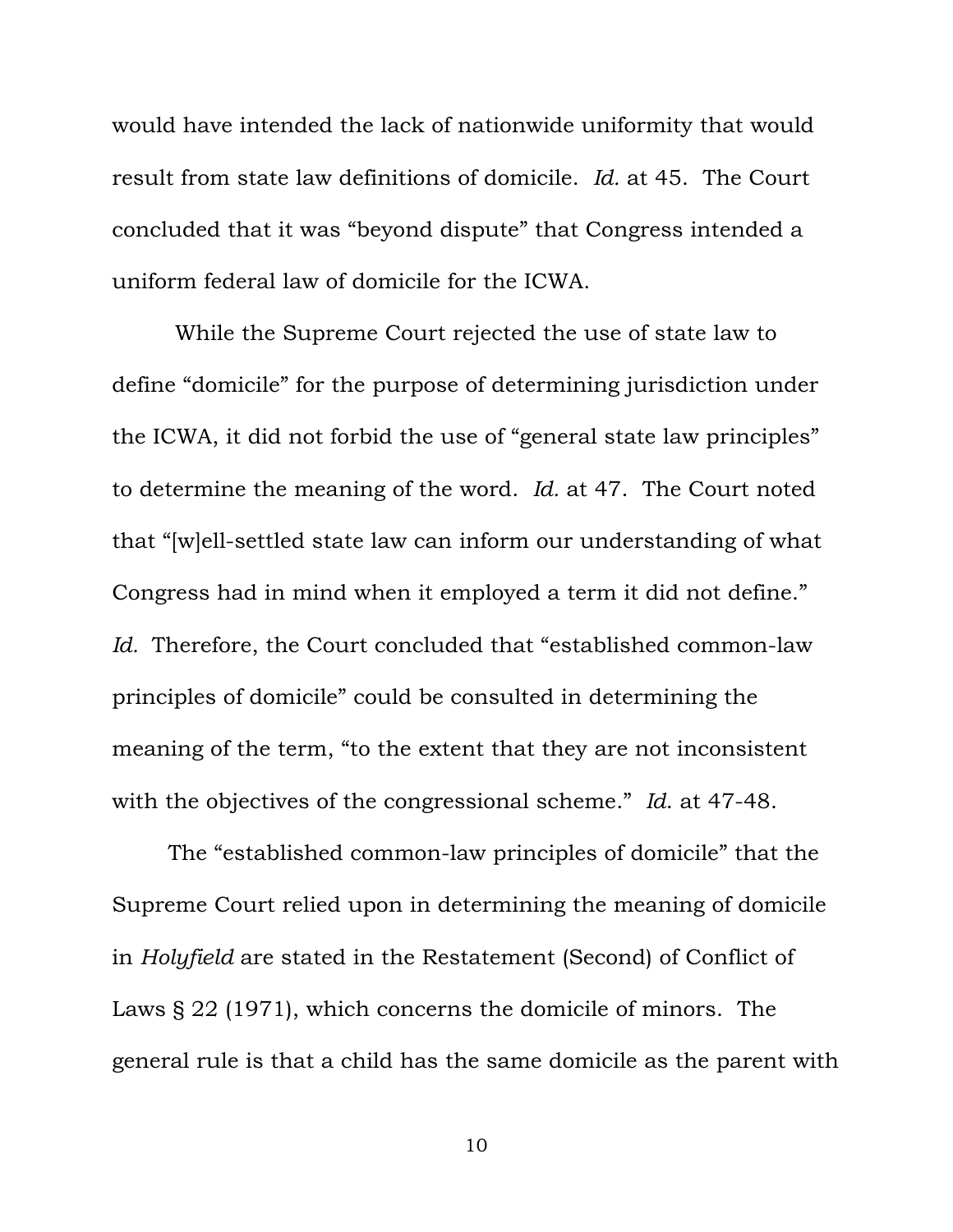whom he lives. If the child's parents are separated or divorced, the child has the domicile of the parent who has been given custody of the child, or, if custody has not been assigned to either parent, then the child has the domicile of the parent with whom he lives. Restatement § 22 cmt. d. If the child has been abandoned by his parents and no guardian has been appointed, then "[a]bsent some compelling rule to the contrary," the child's domicile should be in the place to which he is most closely related. Thus, the child's domicile in such circumstances should be with the person who stands in loco parentis to the child and with whom he lives, even if that person is not a blood relative. Restatement § 22 cmt. i.

C. The Principles of Domicile Applied in Three Cases Since the enactment of the ICWA, the principles described above have been applied in three ICWA cases: *Holyfield*; *In re Adoption of Halloway*, 732 P.2d 962 (Utah 1986), a case that preceded *Holyfield* and was cited with approval by the *Holyfield* majority; and *In re Adoption of S.S.* We will consider each.

In *Halloway*, the Utah Supreme Court considered whether a child, born to a Navajo mother and resident on the Navajo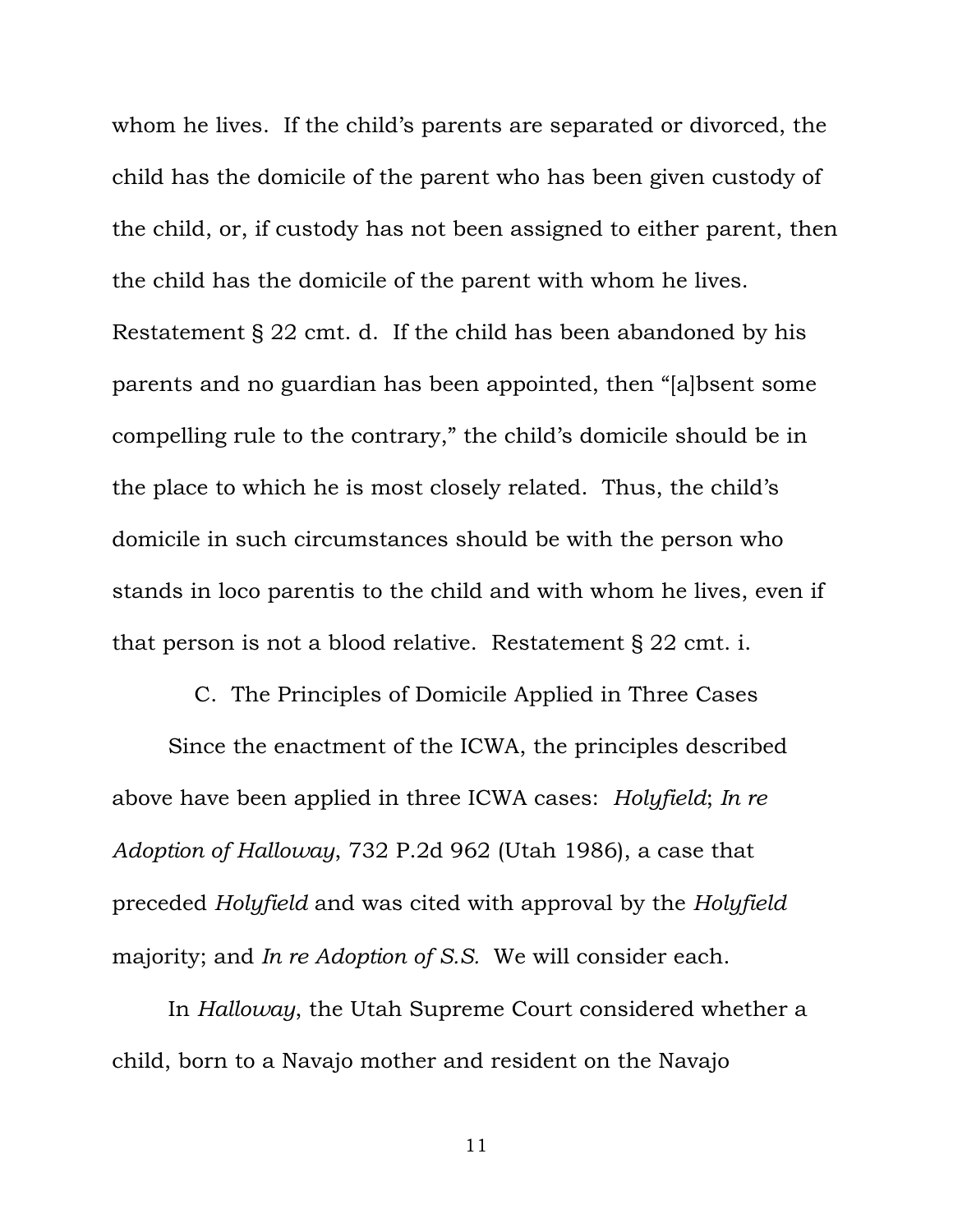reservation for the first six months of his life, acquired an offreservation domicile when an aunt removed him to Utah with the oral consent of his mother, and his mother subsequently consented to the child's adoption by a non-Indian couple. A Utah trial court concluded that the child was domiciled in Utah, rather than on the Navajo reservation, because the relocation of the child was done with the intent to transfer full parental rights to the adoptive couple and with the intent to abandon all parental rights in the child. The court also concluded that the adoptive couple stood in loco parentis to the child. *Halloway*, 732 P.2d at 963-64.

The Utah Supreme Court vacated the trial court's ruling. The problem identified by the court was the interrelationship of Utah's domicile law and its abandonment law, which operated to deprive the Navajo Nation of the exclusive jurisdiction over the child that the ICWA otherwise conferred upon it. The court concluded that this interplay between domicile and abandonment law had not been foreseen by Congress; that to the extent that Utah abandonment law operated to permit the child's mother to change his domicile as part of a scheme to facilitate his adoption by non-Indians while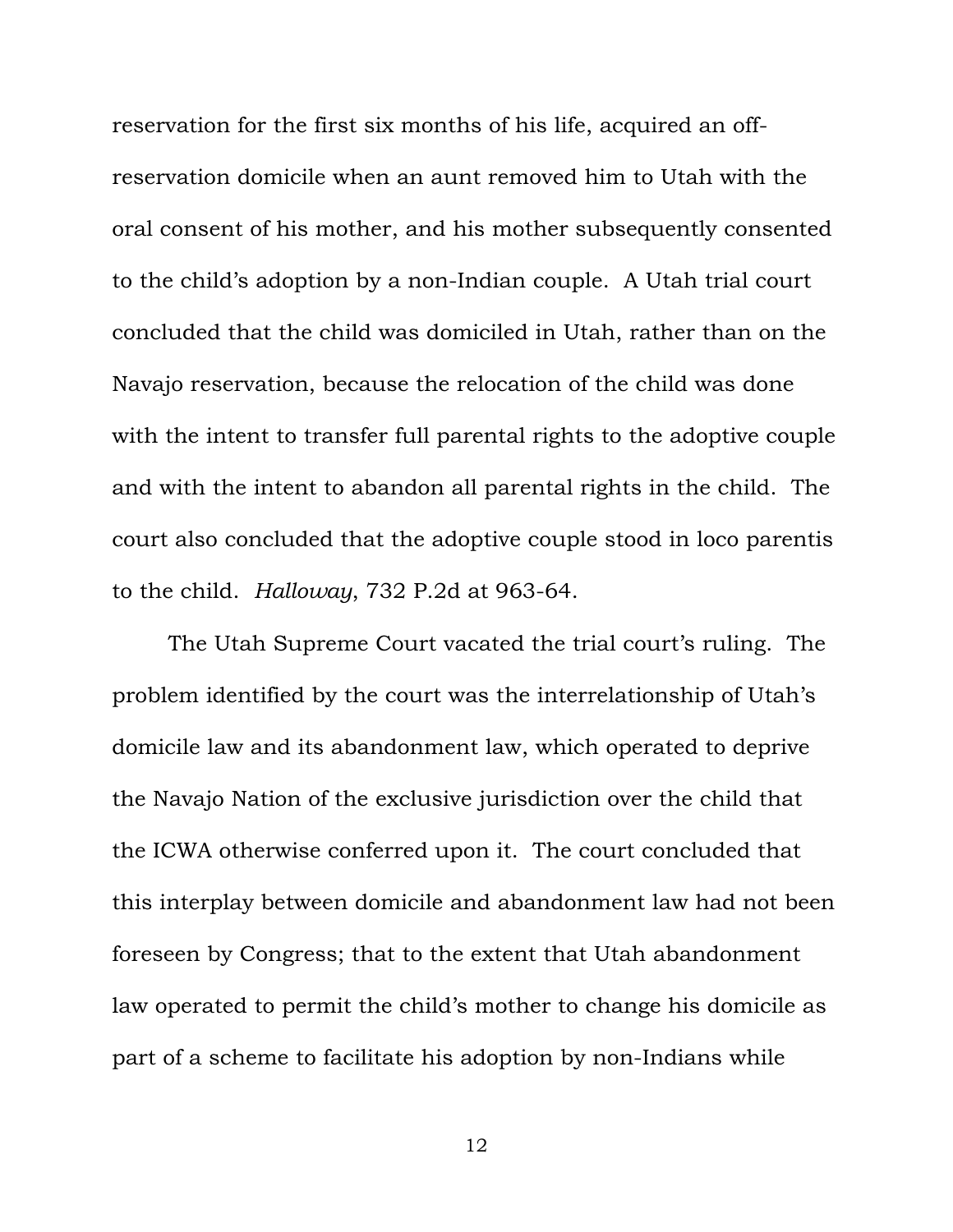remaining a domiciliary of the reservation herself, it conflicted with and undermined the ICWA and weakened considerably the tribe's ability to assert its interest in its children; and that under such circumstances, the Utah law was superseded by the ICWA. *Id.* at 968-70. The court explained that

[b]y relying on the Utah definition of domicile, but ignoring, for ICWA purposes only, the effect abandonment has on that definition, we are complying with what we determine to be Congress's intent that tribal courts have exclusive jurisdiction in child custody cases over the minor children of their reservation domiciliaries.

*Id.* at 970.

In *Holyfield*, the United States Supreme Court applied the principles set forth in the Restatement to determine the domicile of twin infants whose unmarried parents were enrolled members of the Mississippi Band of Choctaw Indians (the Choctaw Tribe) and residents and domiciliaries of the Choctaw reservation. The children's mother gave birth off the reservation, and both parents promptly executed consent-to-adoption forms. The children's adoption was finalized less than two weeks later. *Holyfield*, 490 U.S. at 37-38. When the Choctaw Tribe moved to vacate the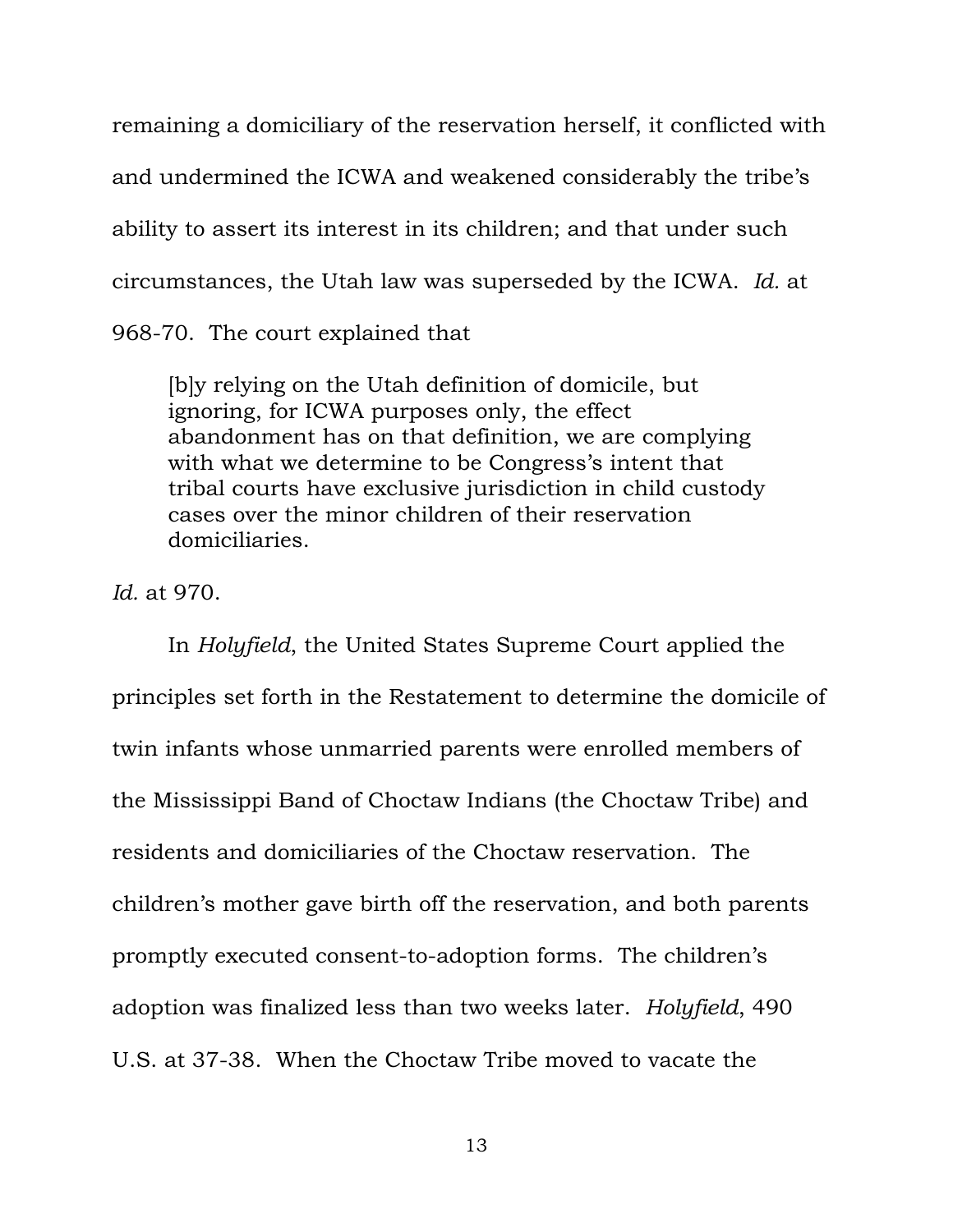adoption decree on the ground that it had exclusive jurisdiction under the ICWA, the Mississippi trial court denied the motion, noting that the children's mother had gone to some trouble to see that the children were born off the reservation and promptly adopted, and the children themselves had never resided on or been physically present on the reservation. The Mississippi Supreme Court affirmed, concluding, as pertinent here, that the children did not share their parents' domicile because they had been "voluntarily surrendered and abandoned" by their parents. *Id*. at 39-40.

The Supreme Court rejected the reasoning of the Mississippi courts. The majority held that even though the children had never been on the reservation, at birth they were domiciled on the reservation because their parents were domiciled there. The majority acknowledged that the Mississippi Supreme Court's statement that the children had "at no point" been domiciled on the reservation might be a correct statement of Mississippi law, but concluded that such a result must be rejected because "it is inconsistent with generally accepted doctrine in this country and cannot be what Congress had in mind when it used the term in the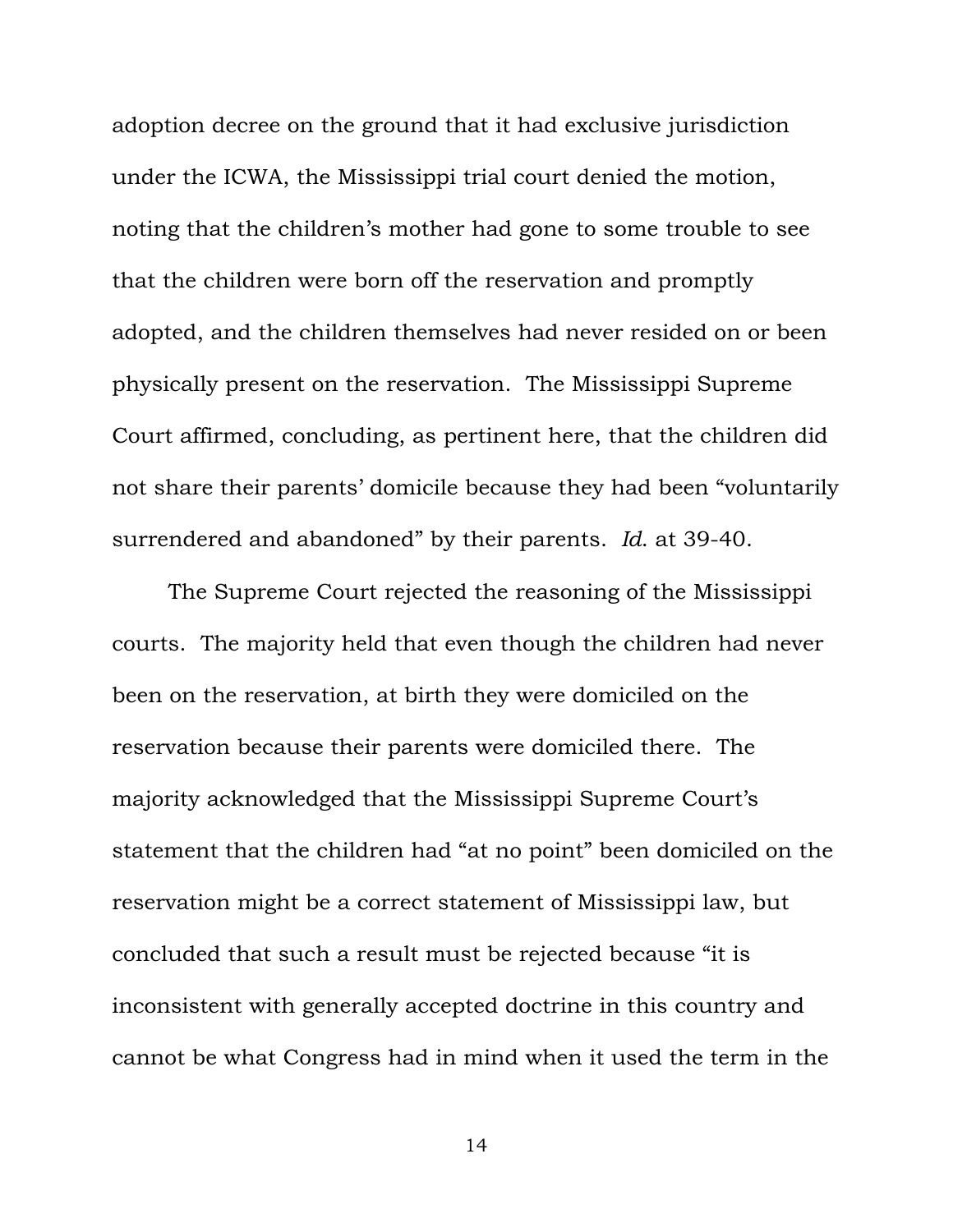ICWA." *Id.* at 48-49. The majority then concluded that "voluntary surrender" of the children by their mother could not change the children's domicile because "[t]ribal jurisdiction under § 1911(a) was not meant to be defeated by the actions of individual members of the tribe." *Id.* at 49. Citing *Halloway* with approval, the majority agreed with the Supreme Court of Utah that the law of domicile used in an ICWA case could not permit an individual reservationdomiciled tribal member to defeat the tribe's exclusive jurisdiction by giving birth and placing the child for adoption off the reservation, which would, to a large extent, nullify the purpose the ICWA was intended to accomplish. *Id.* at 51-53.

In *S.S.*, the Illinois Supreme Court was asked to determine the domicile of two children for the purpose of determining jurisdiction under the ICWA. The children's mother was an enrolled member of the Fort Peck tribe and a resident of the Fort Peck reservation in Montana. The children were enrolled members of the tribe, like their mother, but sole physical custody of the children had been granted to their father, and until his death, they had resided primarily with him in Illinois. Following their father's death,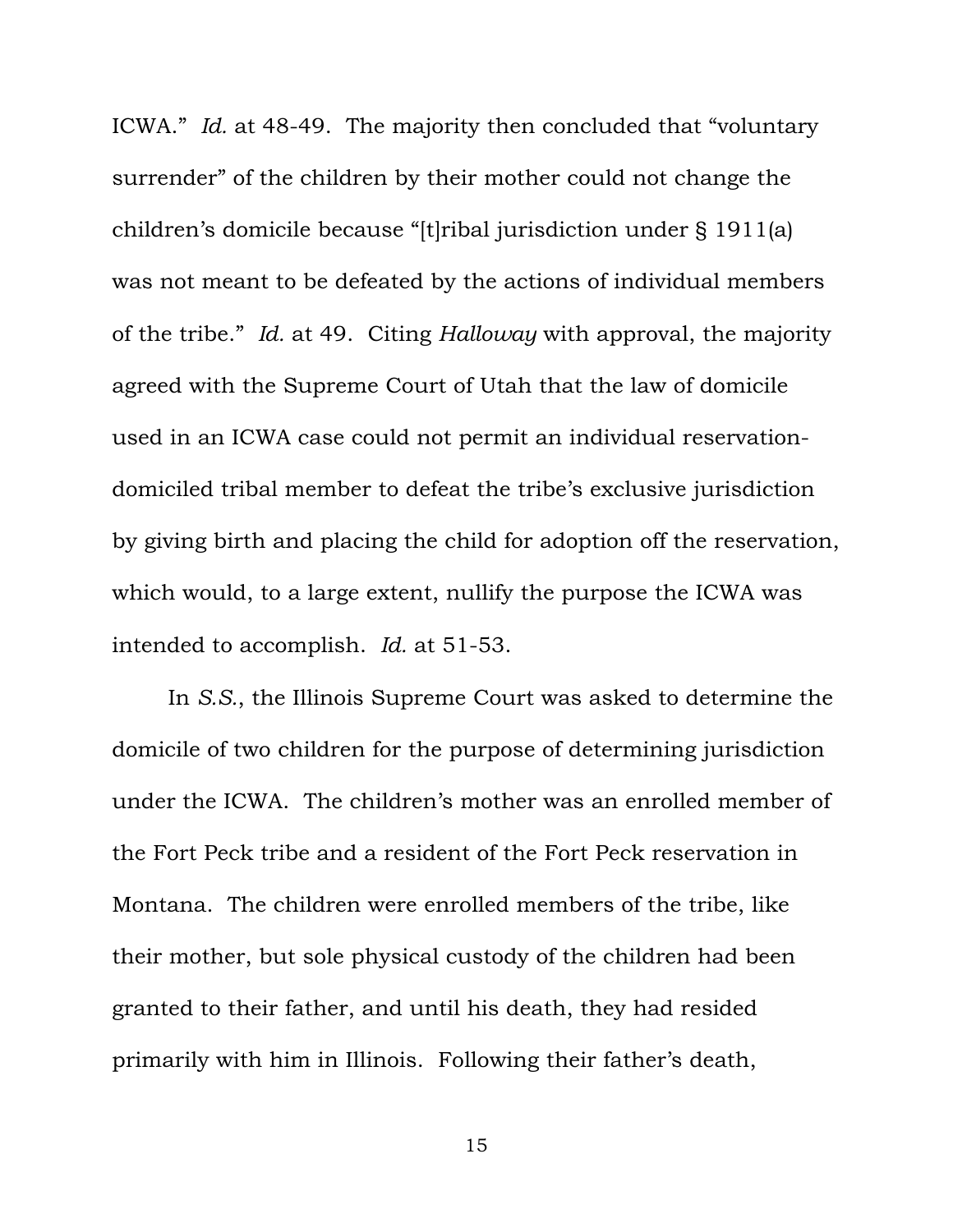paternal relatives filed a petition to terminate the mother's parental rights and adopt the children. They charged that the children had been abandoned by their mother during the two years prior to the adoption proceedings. The mother and her tribe responded with substantially identical motions to transfer jurisdiction of the adoption proceeding to the Fort Peck tribal court. They argued that because she was the children's sole remaining parent, her domicile was the children's domicile. *S.S.*, 657 N.E.2d at 937-39.

The Illinois court acknowledged that upon the death of the children's father, their domicile would normally have reverted to that of their mother. Citing *Holyfield* and *Halloway*, the court also acknowledged that the doctrine of abandonment cannot be used by Indian parents as part of a scheme to facilitate the adoption of their children while they remain domiciliaries of the reservation, because that would undermine the purpose of the ICWA. However, the court concluded that the common law abandonment doctrine could "do no possible violence to the purposes of the [ICWA]" where there was no such scheme. Accordingly, if the children had been abandoned by their mother, their domicile would remain in Illinois even after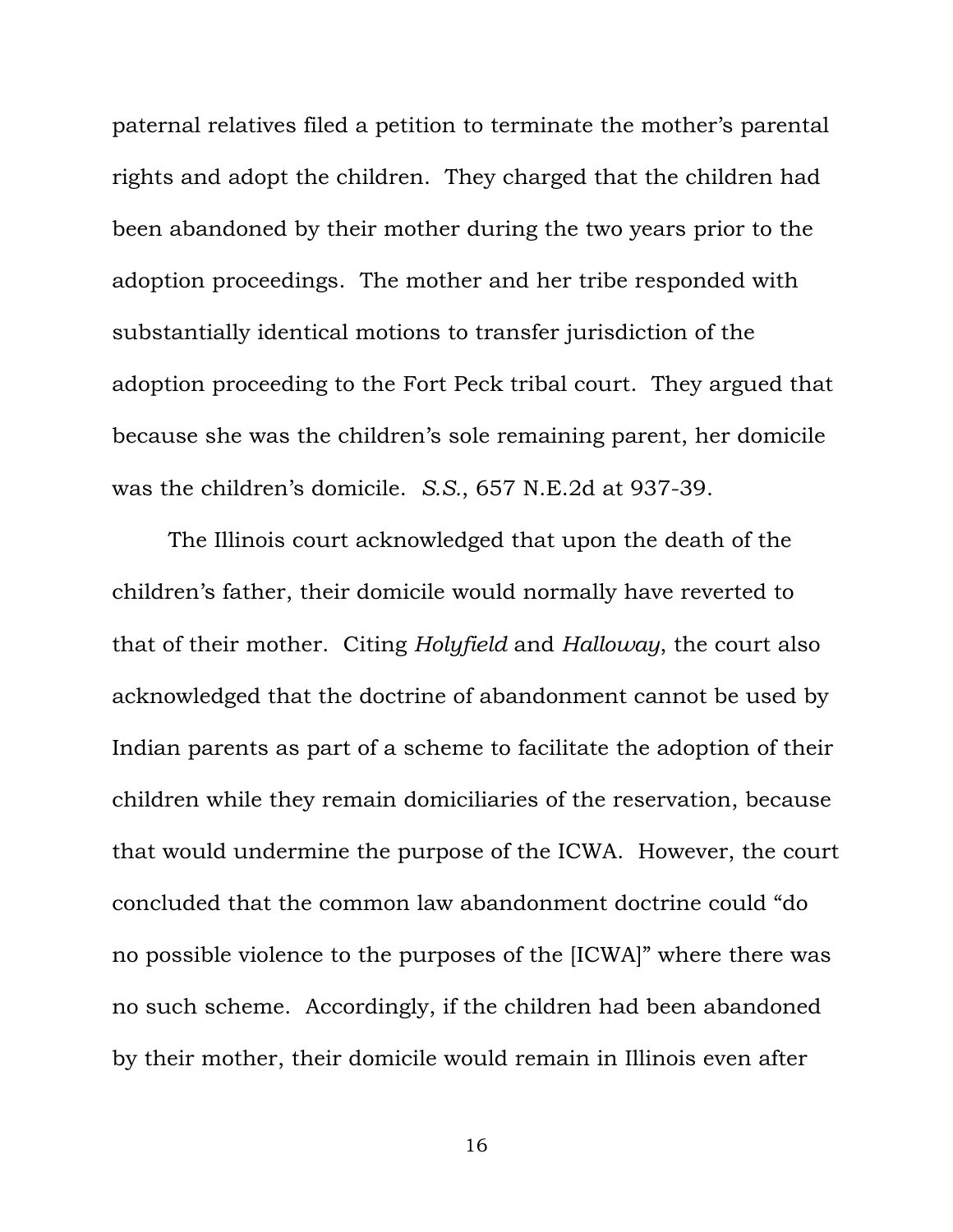their father's death and the Illinois court would have concurrent jurisdiction along with the tribal court over the adoption proceeding. *Id*. at 942-43.

#### D. The Principles of Domicile Applied in this Case

Here, the Colorado trial court determined that S.M.J.C. had been abandoned by his parents. Applying the reasoning of the Illinois Supreme Court in *S.S.*, the court concluded that because the parents had abandoned the child, his domicile was that of the person with whom he lived, Ms. Crawford. On the ground that the tribal court would be an inconvenient forum, the court then denied ONTRAC's motion to dismiss the Colorado proceeding. We conclude that the record does not support the court's finding that the child had been abandoned, and thus, the record does not support the court's conclusion that his domicile was that of Ms. Crawford.

### 1. Abandonment

We begin our analysis by observing that "abandonment," like "domicile," is a term that is not defined in the ICWA. Indeed, the term "abandonment" does not appear in the ICWA at all. Nevertheless, because abandonment of an Indian child by his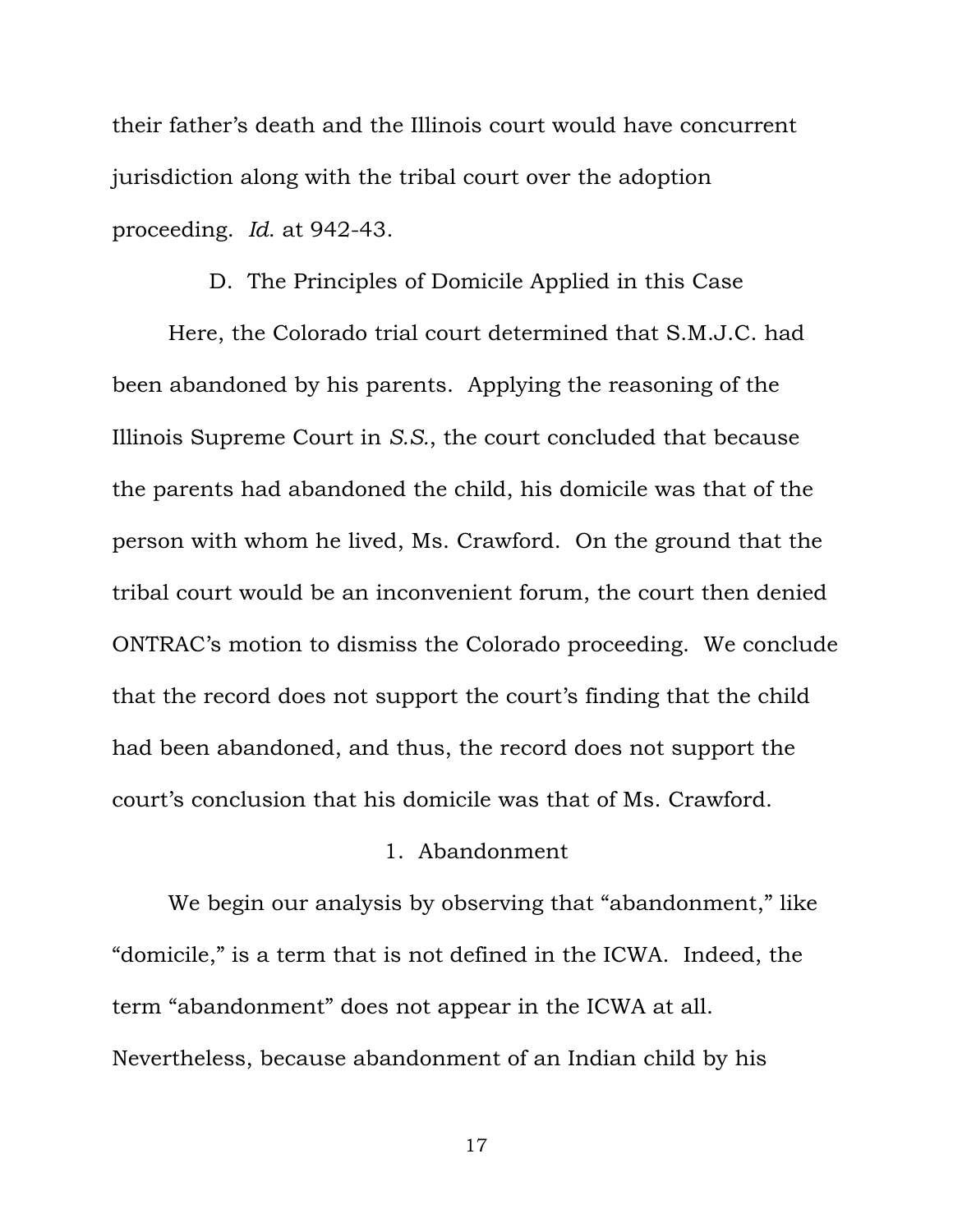parents may result in a change in the child's domicile, and thus, determine whether the child's tribe has exclusive jurisdiction in proceedings concerning the child's custody, we must determine the meaning of the term "abandonment" for the purpose of applying 25 U.S.C. § 1911(a).

As we have noted above, the Supreme Court has determined that "well-settled state law" may be consulted in an effort to understand what Congress had in mind when it employed a term that it did not define in the ICWA. *Holyfield*, 490 U.S. at 47-48. Although the majority in *Holyfield* did not attempt to determine the meaning of "abandonment," Justice Stevens, in his dissent, cited the Restatement (Second) of Conflict of Laws § 22 comment e and *Halloway*, 732 P.2d at 966, for the proposition that "[a]n abandonment occurs when a parent deserts a child and places the child with another with an intent to relinquish all parental rights and obligations." *Id*. at 62.

Abandonment has been similarly defined by the courts of a number of states. In Colorado, where "abandonment of a child" is not defined by statute, another division of this court recently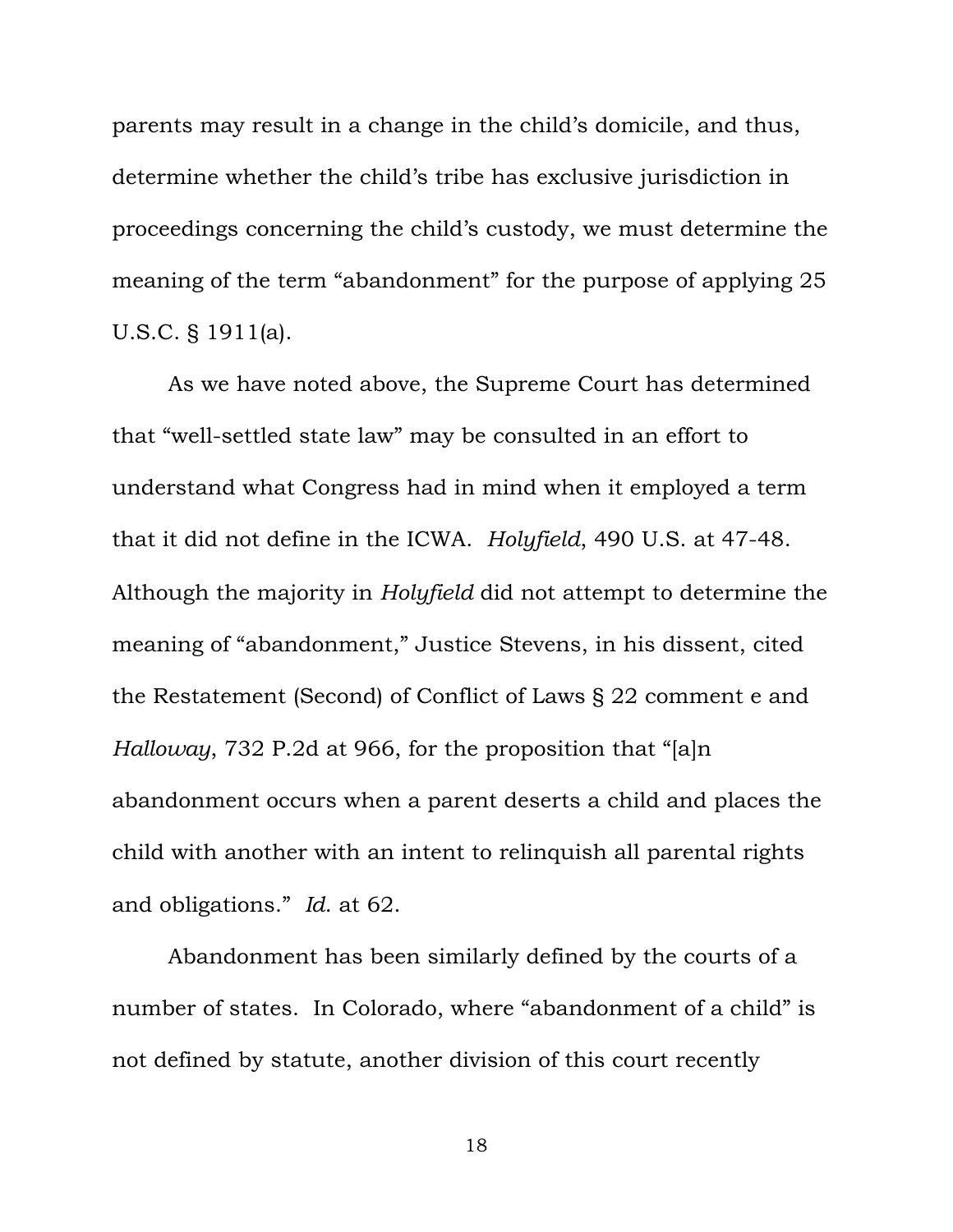defined "abandonment" as "the act of leaving a spouse or child willfully and without an intent to return." *In re J.A.V.*, 206 P.3d 467, 468 (Colo. App. 2009) (quoting *Black's Law Dictionary* 2 (8th ed. 2004)); *see also Glendinning v. McComas*, 3 S.E.2d 562, 563 (Ga. 1939) (it is generally held that abandonment must show a settled purpose to forgo all parental duties and claims); *Moss v. Vest*, 262 P.2d 116, 119 (Idaho 1953) (there can be no abandonment without a specific intent to sever all correlative rights and duties incident to the relationship of parent and child), *superseded by* Idaho Code Ann. § 16-2005 (establishing a less demanding standard), *as recognized in Doe I v. Doe*, 71 P.3d 1040, 1049 (Idaho 2003); *O.S. v. C.F.*, 655 S.W.2d 32, 34 (Ky. Ct. App. 1983) (generally, abandonment is demonstrated by facts or circumstances that evince a settled purpose to forgo all parental duties and relinquish all parental claims to the child); *In re Adoption of SMR*, 982 P.2d 1246, 1249 (Wyo. 1999) (in order for a willful abandonment of a child to occur, there must be clear and convincing evidence of an actual intent to terminate the parental ties and a purpose to relinquish parental ties).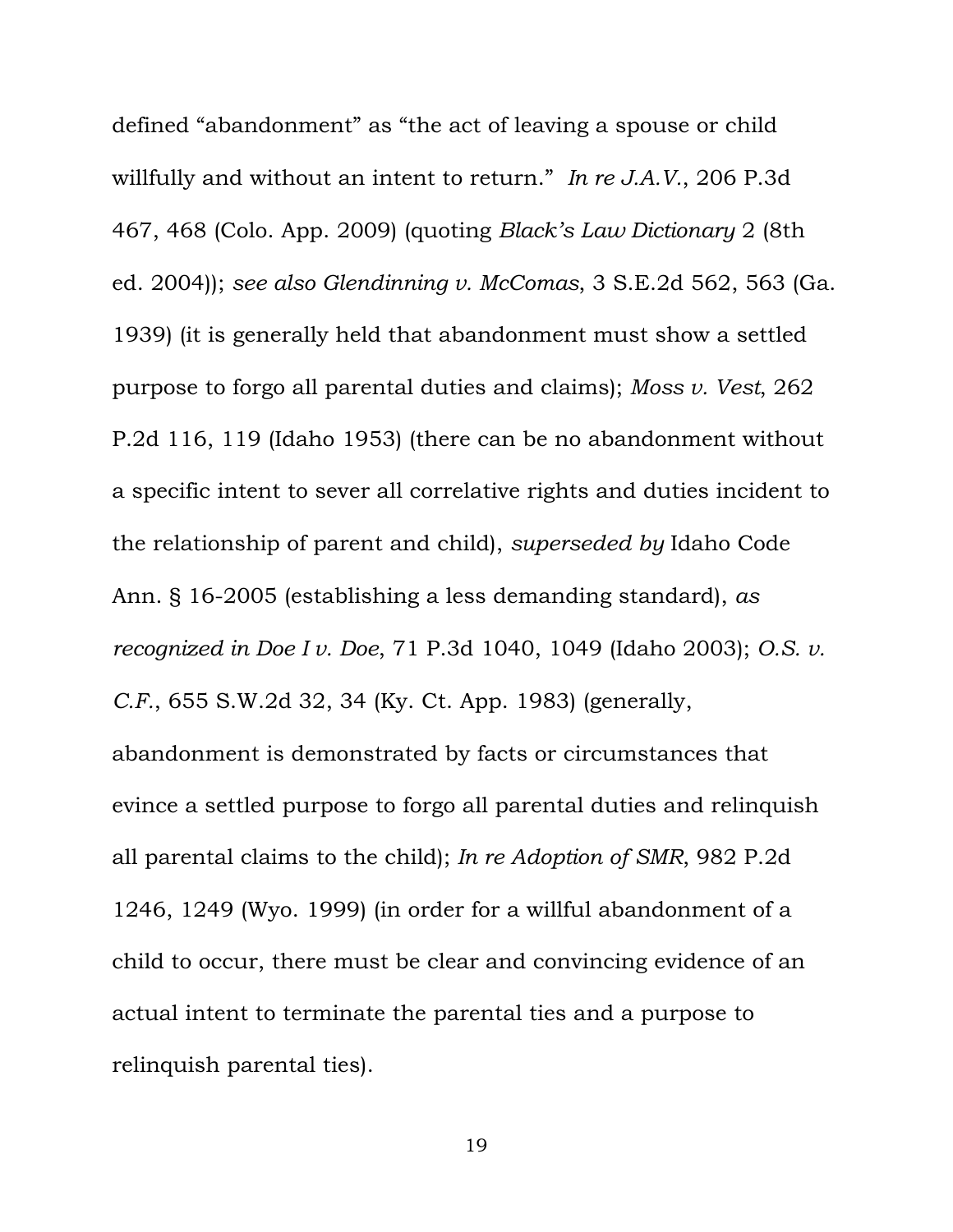As noted, that one of the concerns that led to the enactment of the ICWA was the failure of many non-Indians to understand the Indian concept of "extended family." *See Holyfield*, 490 U.S. at 35 n.4 (quoting comments of Senator Abourezk). Because cultural misunderstanding has the potential to cause a non-Indian court, applying non-Indian law, to find that a child has been "abandoned" in circumstances in which the child's tribe would find that no abandonment has occurred and that the child is receiving appropriate care from a friend or family member, abandonment law must be employed with great caution in making decisions that will determine whether a tribe does or does not have exclusive jurisdiction. In cases in which a child has been "abandoned" for the specific purpose of evading the ICWA, the purported abandonment must, of course, be disregarded. In other cases, however, we conclude that the careful application of the common law concept of abandonment, as defined and explained in the cases cited above, is not likely to lead to such cultural misunderstandings, and thus, is not likely to result in a finding that an Indian child has been abandoned in circumstances in which such a finding would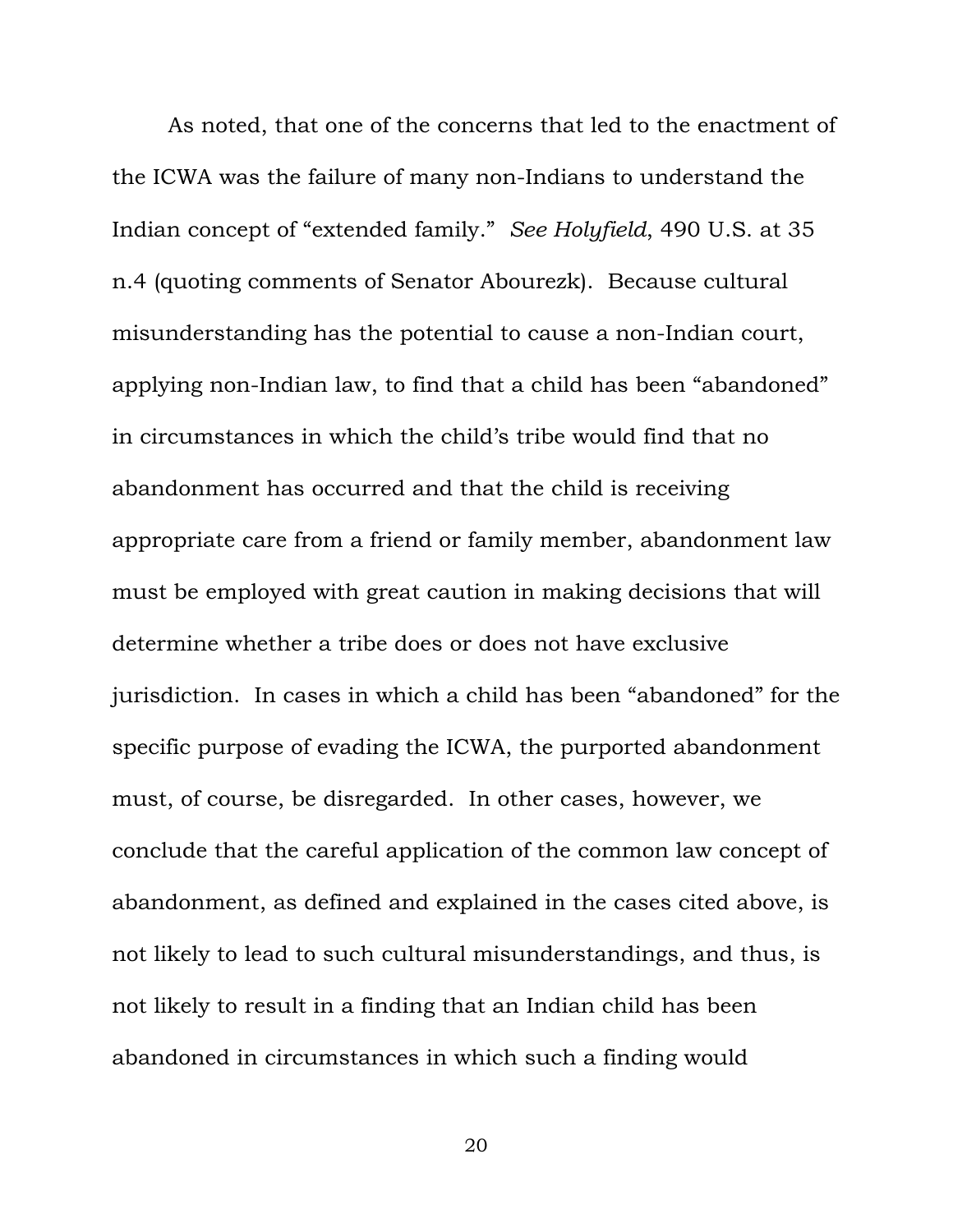frustrate the purposes of the ICWA. Accordingly, we further conclude that the common law concept of abandonment may be employed in this case to determine whether the child has been abandoned so as to change his domicile for the purpose of determining jurisdiction under the ICWA.

2. S.M.J.C. Was Not Abandoned by Mother

Abandonment is primarily a question of intent. *J.A.V.*, 206 P.3d at 468. The trial court must examine the totality of the circumstances, and may not find abandonment unless the totality of the circumstances shows that the natural parent has left the child willfully without an intent to return. *Id*.

A parent's placement of a child in the care of another, even if prolonged, does not constitute abandonment of the child if the parent remains in contact with the child and demonstrates an intent to maintain the relationship. *See SMR*, 982 P.2d at 1247-49 (guardians failed to present clear and convincing evidence that child left in their care for approximately three and one-half years had been abandoned by mother; mother remained in infrequent, but continuing, contact with the child throughout the period; she had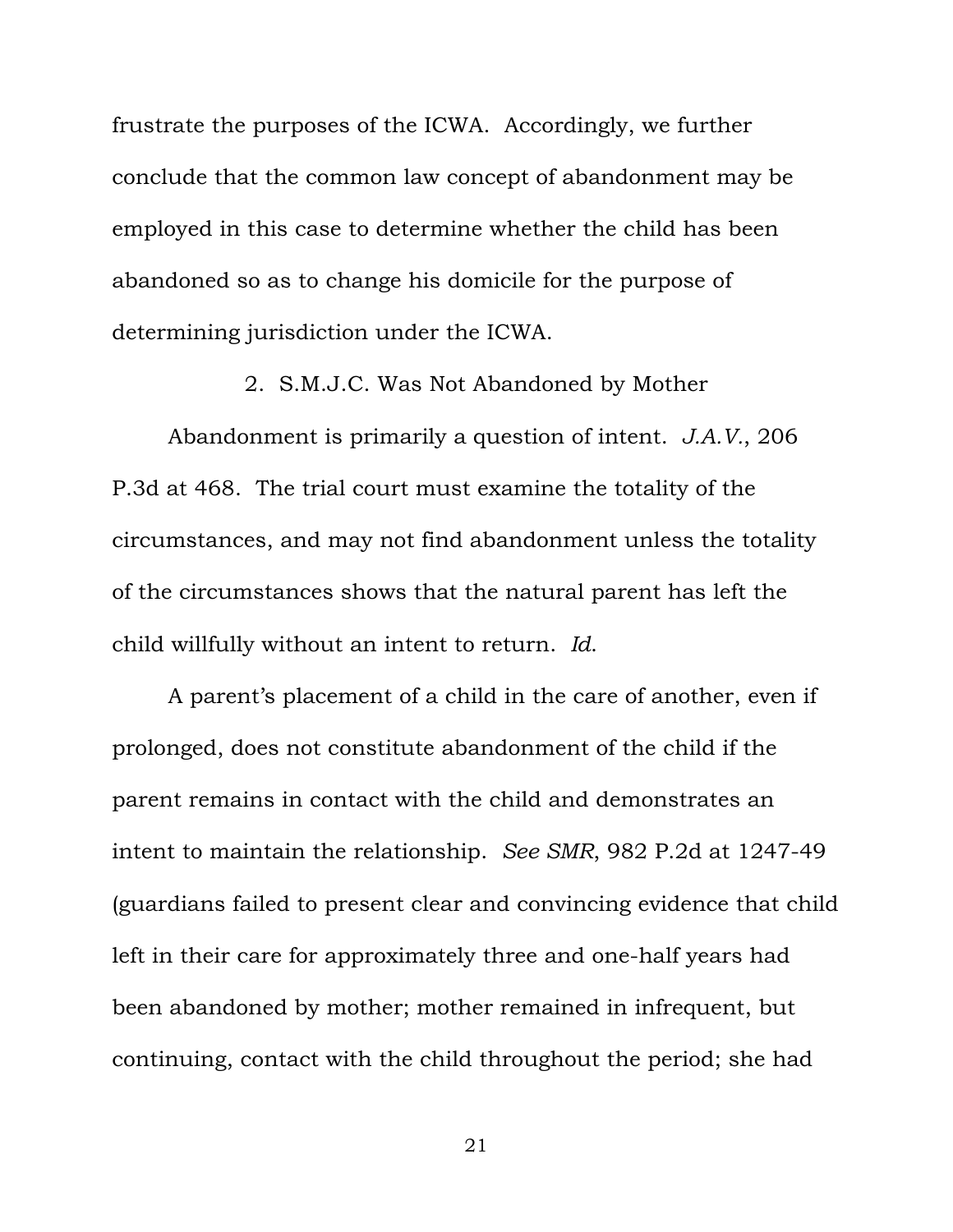initiated proceedings to terminate the guardianship on one occasion; and she had later sought advice regarding the restoration

of her custody of the child); *see also In re D.L.S.,* \_\_\_ P.3d \_\_\_, 2011

WL 976608 (Colo. No. 09SC483, Mar. 21, 2011).

As the Utah Supreme Court observed in *Wilson v. Pierce*, 383 P.2d 925, 928 (Utah 1963):

A distinction should be made between leaving a child under circumstances which show a continuing intention to fulfill the duties of parenthood by seeing to it that the child is cared for and of possibly resuming such responsibility if that becomes necessary; as distinguished from an intent to completely and permanently abandon a child and parental responsibilities to it.

When the record shows that the parent attempted to maintain contact with the child, the record does not support a finding that the parent intended to abandon the child, even if the parent's actual contact with the child was limited or nonexistent. *See J.A.V.*, 206 P.3d at 469 (court failed to properly apply the definition of abandonment when it ignored father's efforts to obtain parenting time with his child; although protective orders prohibited father from contacting the child and limited his right to contact mother concerning the child, the record demonstrated that he did not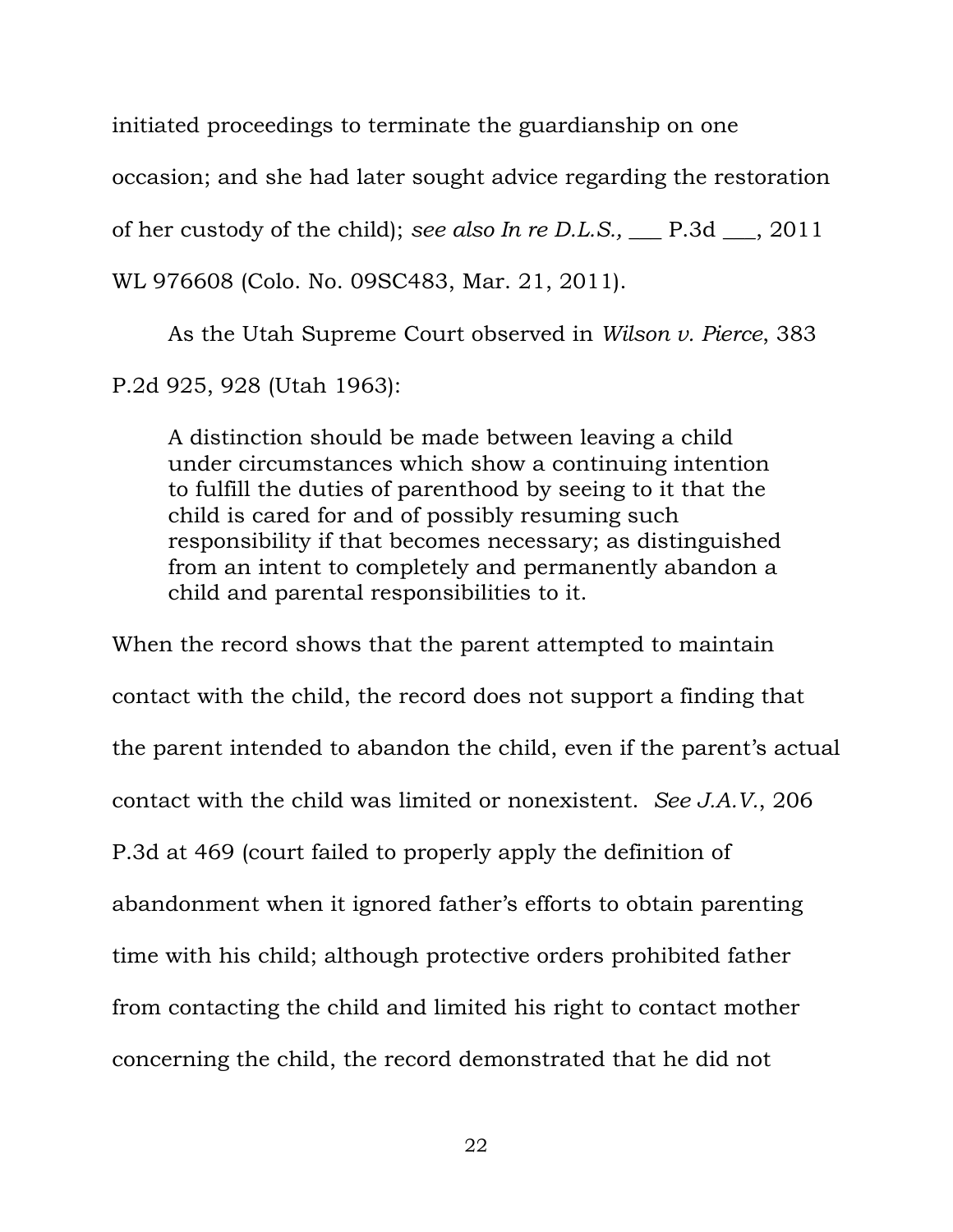intend to abandon his rights with respect to his child).

 Here, the record shows that the child was initially placed in Ms. Crawford's care when she offered to take him and his brother in after father brought them to Denver. Both father and mother subsequently signed documents purporting to give guardianship of the children to Ms. Crawford, but neither stated that the arrangement was intended to be permanent. Mother, the custodial parent, indicated in her statement that she had been ill, that she knew that the children would receive good care from Ms. Crawford, and that she was in communication with the children "on a weekly basis." Two and one-half years later, after Ms. Crawford filed a motion seeking an allocation of parental responsibilities for S.M.J.C., mother testified that she had intended only to grant temporary guardianship to Ms. Crawford; that she now wished to vacate the guardianship letter; and that she lived on the reservation and wanted to raise her children, including S.M.J.C., on the reservation.

Ms. Crawford testified that although she had originally thought that her care of S.M.J.C. would be temporary, she had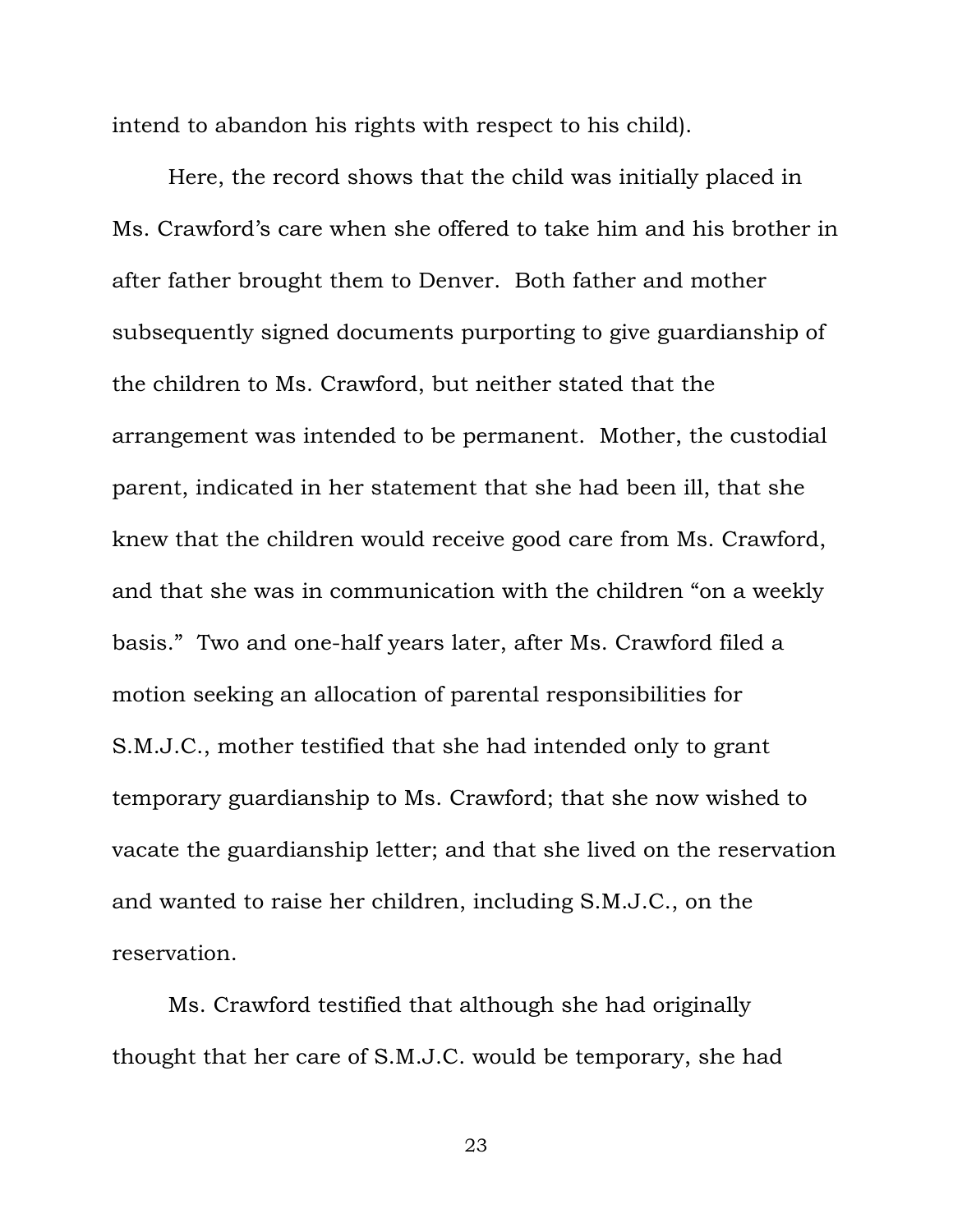begun to think that it might not be temporary after about six months. She noted that "nobody ever talked about taking him back because [she] was seeing to all of his medical stuff." She noted in addition that mother had never visited the child in Denver, that neither parent had sent him presents for birthdays or Christmas, and that, with the exception of a few minor cash gifts, neither parent had provided financial support for him.

We conclude that the evidence falls well short of proving that S.M.J.C. had been abandoned. The evidence suggests, rather, that after the child was left in Ms. Crawford's care by father, Ms. Crawford never requested that he be removed, and mother, who had legal responsibility for the child as his custodial parent, chose to allow the child to remain in Denver, where he was receiving excellent care. Ms. Crawford acknowledged that while the child was in her care, there was telephone contact between the child and members of his family, and between her and mother. She testified that she was no longer willing to call mother because mother had been "pretty angry" during their last conversation. Although she did not reveal the cause of mother's anger, we note that Ms.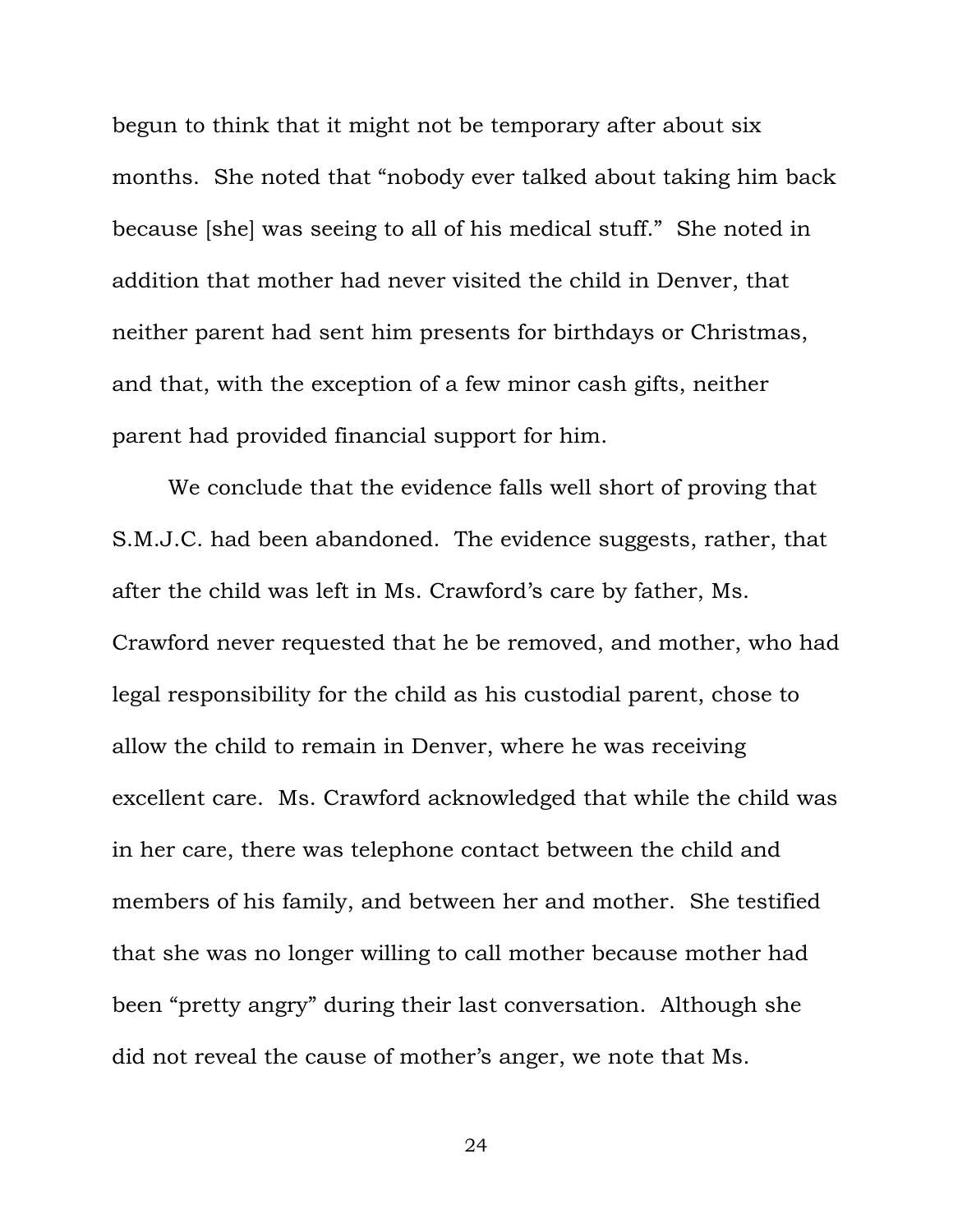Crawford stated in an affidavit filed in support of her motion for a temporary allocation of parental responsibilities that mother had told her that she planned to remove the child from Colorado and she had attempted to transfer his school records out of state. This statement, in conjunction with mother's testimony, clearly indicates that mother did not intend to relinquish her parental responsibilities with respect to S.M.J.C.

3. S.M.J.C.'s Domicile is the Domicile of His Custodial Parent

Because the evidence does not show that the child was abandoned, his domicile is not that of his caregiver, Ms. Crawford. Rather, as the child of divorced parents, his domicile is "the same as that of the parent to whose custody he has legally been given." Restatement § 22 cmt. d. Mother testified that the tribal court had given her custody of S.M.J.C., and documentary evidence presented to the court supports her claim. Accordingly, the child's domicile is the same as mother's domicile.

The order denying the motion to dismiss is vacated, and the case is remanded. On remand, the trial court shall make findings regarding the domicile of the child's custodial parent, mother, at the